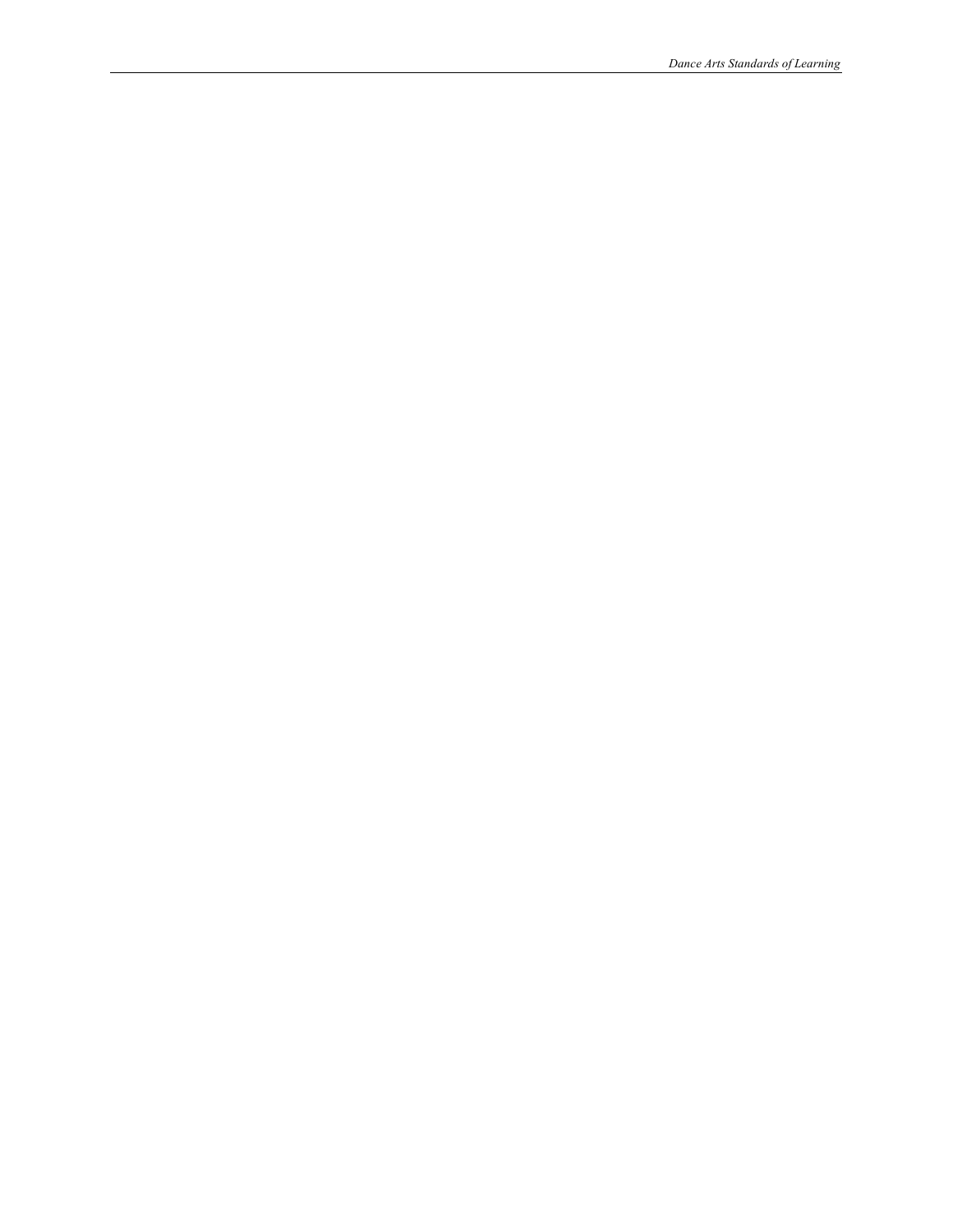# **Dance Arts Standards of Learning**

# **for Virginia Public Schools**

# **Adopted in May 2020 by the Board of Education**

Daniel A. Gecker, President Diane T. Atkinson, Vice President Kim E. Adkins Pamela Davis-Vaught Francisco Durán Anne B. Holton Tammy Mann Keisha Pexton Jamelle S. Wilson

**Superintendent of Public Instruction** James F. Lane

# **Commonwealth of Virginia**

Board of Education Post Office Box 2120 Richmond, VA 23218-2120

© 2020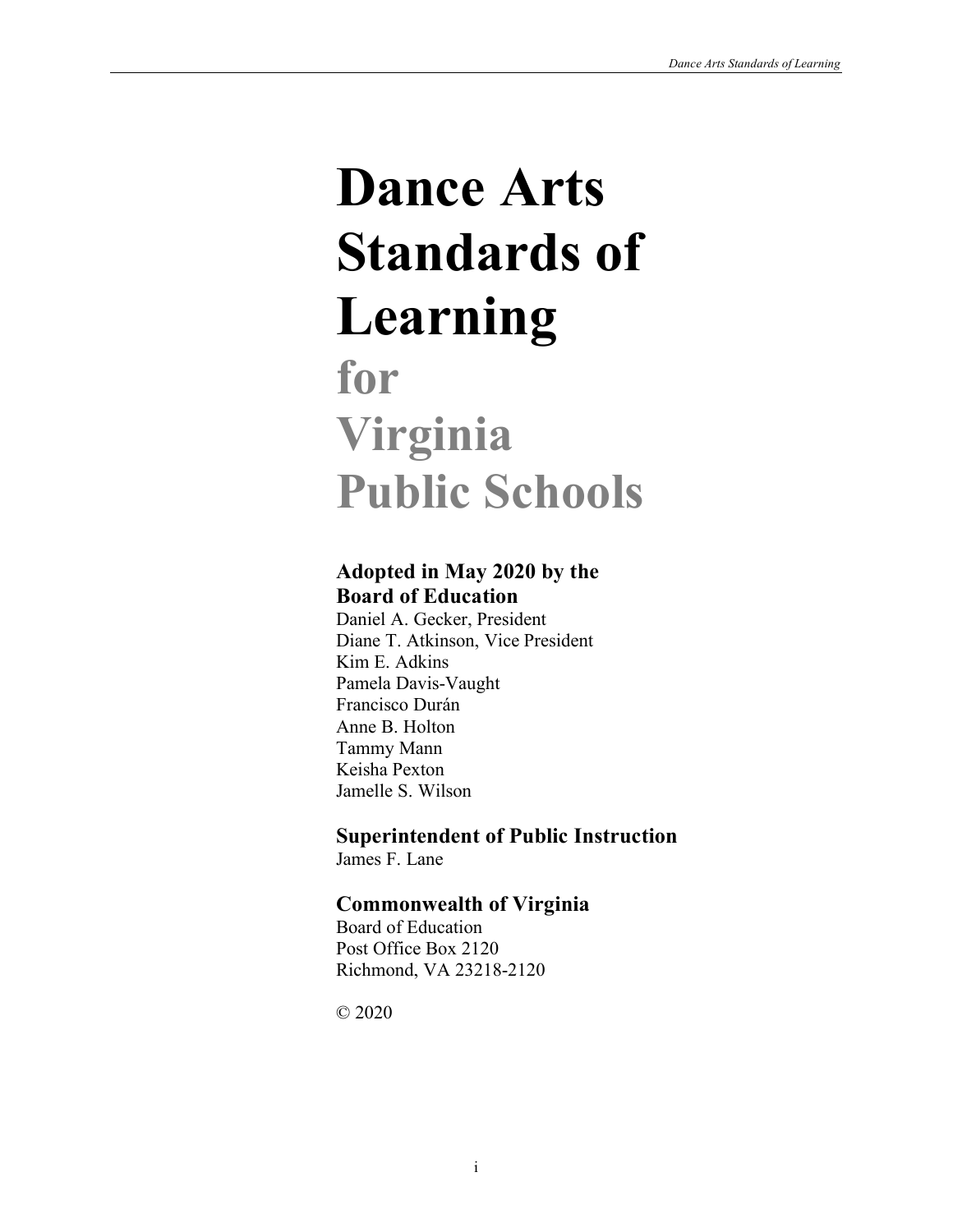Copyright © 2020 by the Virginia Department of Education P.O. Box 2120 Richmond, Virginia 23218-2120 [Virginia Department of Education](http://www.doe.virginia.gov/)

All rights reserved. Reproduction of these materials for instructional purposes in public school classrooms in Virginia is permitted.

#### **Superintendent of Public Instruction**

James F. Lane

**Assistant Superintendent for Learning and Innovation** Michael F. Bolling

#### **Office of Humanities**

Christine A. Harris, Director Kelly A. Bisogno, Coordinator of Fine Arts Douglas C. Armstrong, Fine Arts Music Specialist

#### **Statement of Non-Discrimination**

The Virginia Department of Education does not discriminate on the basis of race, sex, color, national origin, religion, sexual orientation, gender identity, age, political affiliation, or against otherwise qualified persons with disabilities. The policy permits appropriate employment preferences for veterans and specifically prohibits discrimination against veterans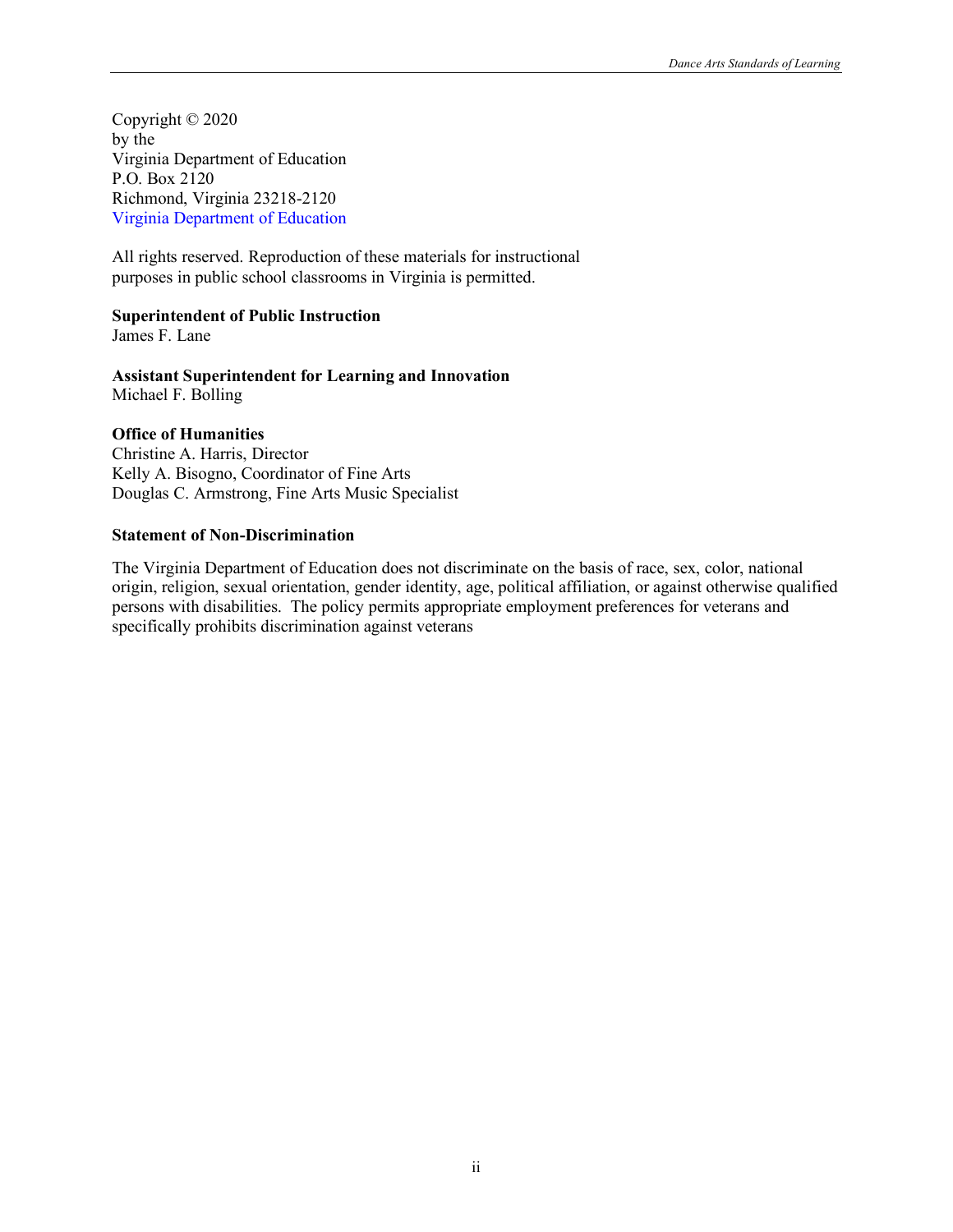# **Table of Contents**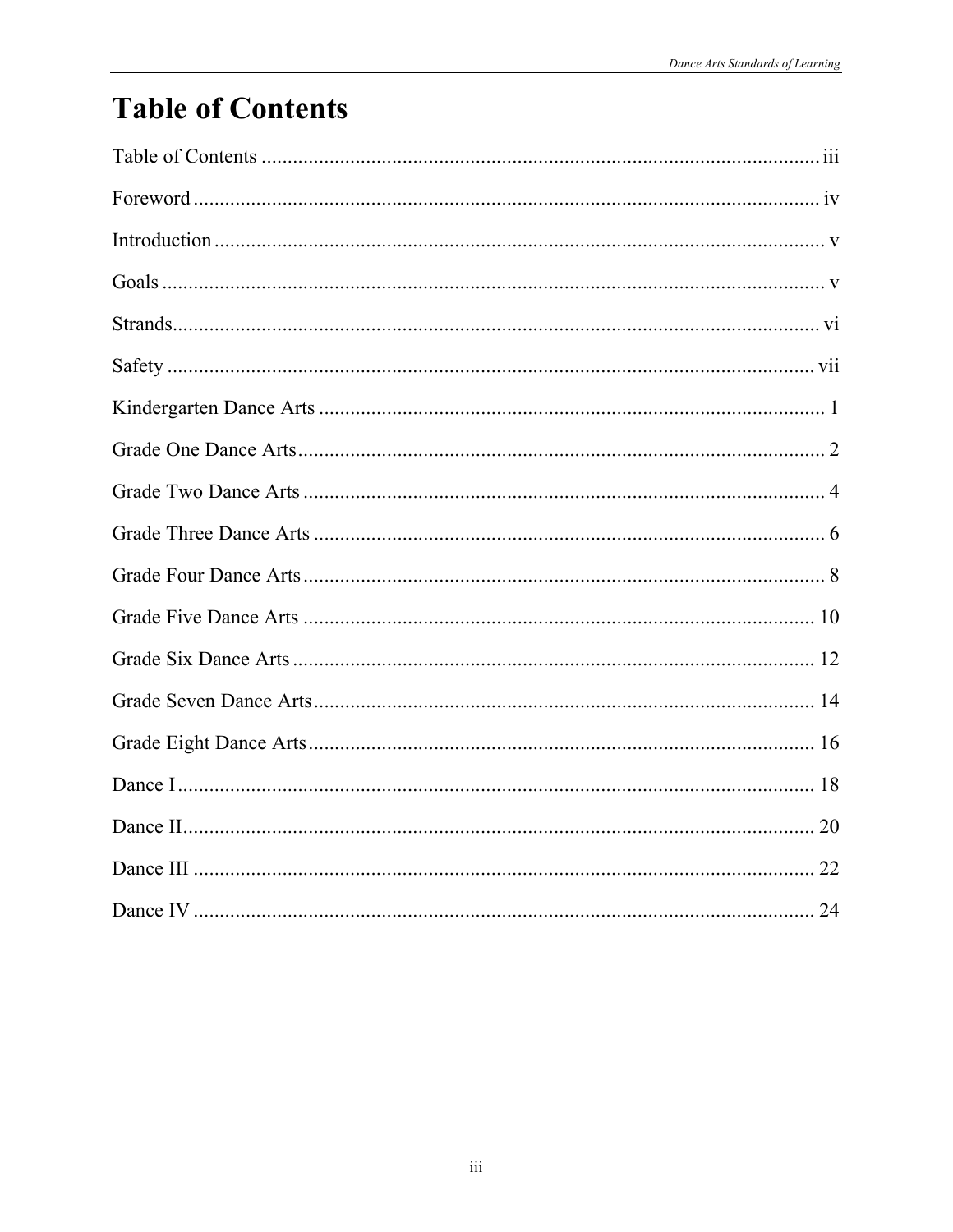# **Foreword**

The Fine Arts Standards of Learning in this publication represent a significant development in public education in Virginia. Adopted in May 2020 by the Virginia Board of Education, these standards emphasize the importance of instruction in the fine arts—dance arts, music, theatre arts, and visual arts as part of a comprehensive education in the public schools. Knowledge and skills that students acquire through fine arts instruction include the abilities to think critically, solve problems resourcefully, communicate effectively, work collaboratively, understand historical and cultural perspectives, and exercise creative thinking by employing originality, flexibility, and imagination.

The Fine Arts Standards of Learning were developed through the efforts of classroom teachers, curriculum specialists, administrators, college faculty, professional artists, community arts organization representatives, fine arts professional organization representatives, and museum personnel. These persons assisted the Department of Education in developing and reviewing the draft documents. Opportunities for citizens to make comments with respect to the standards documents were provided through public hearings that were held at several sites across the state, as well as public comment email accounts.

The Fine Arts Standards of Learning are available online for divisions and teachers to use in developing curricula, lesson plans, instructional strategies, and assessment methods to support the standards. The standards state the minimum requirements in the fine arts, setting reasonable targets and expectations for what students need to know and be able to do in a sequential course of study. The standards set clear, concise, measurable, and rigorous expectations for students.

While the standards focus on what is most essential, schools are encouraged to go beyond the prescribed standards to enrich the curriculum to meet the needs of all students. Fine arts instruction in Virginia is responsive to and respectful of students' prior experiences, talents, interests, and cultural perspectives. Successful fine arts programs challenge students to maximize their potential and provide consistent monitoring, support and encouragement to ensure success for all. All students, including gifted students, English learners, and students with special needs, must have an opportunity to learn and meet high standards in fine arts instruction as part of a comprehensive education.

A major objective of Virginia's educational agenda is to provide the citizens of the Commonwealth with a program of public education that is among the best in the nation and that meets the needs of all students of the Commonwealth. These Fine Arts Standards of Learning exemplify the expectations established in the Profile of a Virginia Graduate and are reflective of the skills and attributes students need to excel in the 21st Century workplace.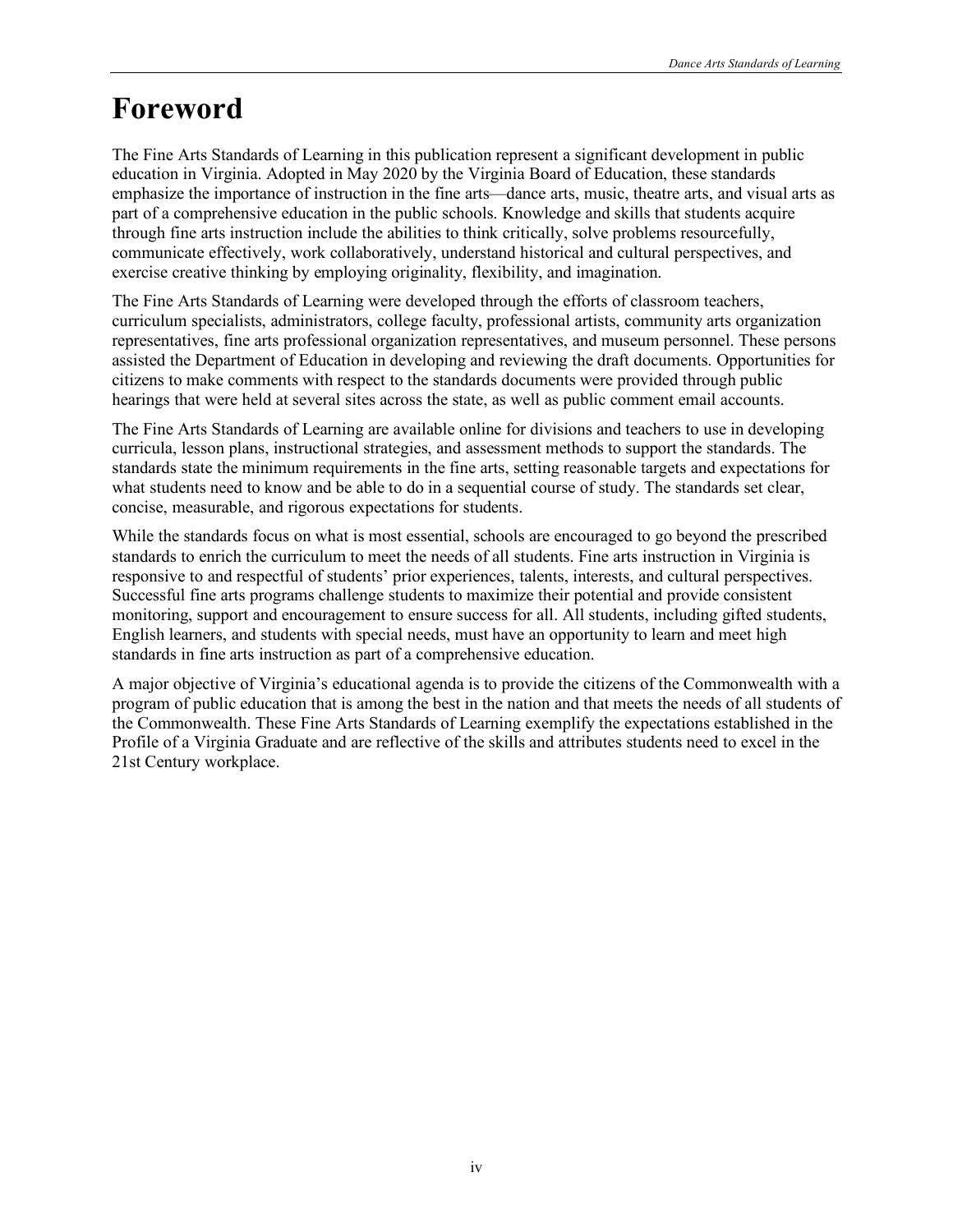# **Introduction**

The *Dance Arts Standards of Learning* identify the essential knowledge and skills required for dance arts curriculum at each grade level or course in Virginia's public schools. The standards are readily applicable to a variety of dance techniques and styles. The standards outline the minimum criteria for a sequential course of study within a comprehensive dance arts education program. The standards are designed to be cumulative, progressing in complexity by course from middle school through the four levels of high school.

A comprehensive dance arts program provides students with the ability to develop ideas through a creative process and to develop critical thinking skills. Through engagement with dance arts, students draw upon core academic areas to develop solutions to problems of creation, design, and execution. Students develop individual expression and the ability to work collaboratively to achieve common artistic goals, while preparing for a lifelong engagement with the arts.

The standards are not intended to encompass the entire curriculum for a given grade level or course nor to prescribe how the content should be taught. Teachers are encouraged to go beyond the standards and select instructional strategies and assessment methods appropriate for their students. Teachers are expected to consistently model appropriate use of copyrighted and royalty-protected materials.

# **Goals**

The *Dance Arts Standards of Learning* support the following goals for students:

- Demonstrate creative thinking by employing originality, flexibility, and imagination when developing movement sequences.
- Understand and apply creative processes for developing original voice and vision as a dancer.
- Develop critical thinking skills through the analysis, interpretation, and evaluation of the work of self and others.
- Articulate personal responses to dance and understand the value of learning about the diverse responses of others.
- Identify and apply collaboration and communication skills for rehearsal, performance, and production of dance works.
- Demonstrate understanding of cultural and historical influences of dance arts.
- Nurture a lifelong engagement with dance as a performer, supporter, advocate, and informed viewer.
- Identify and understand ethical and legal considerations for engaging with and using dance resources and source materials.
- Connect dance arts content, skills, and processes to career options, college opportunities, and the 21<sup>st</sup> Century workplace.
- Understand and explore the impact of current and emerging technologies on dance arts.
- Cultivate authentic connections between dance skills, content, and processes with other fields of knowledge to develop problem-solving skills.
- Develop the technical and artistic skills necessary for expressive dance performance and for the safe training and care of the body as an instrument.
- Solve choreographic problems creatively through use of the principles, processes, and structures of dance composition.
- Demonstrate knowledge of the elements of dance production and the safe use of materials, methods, and technologies.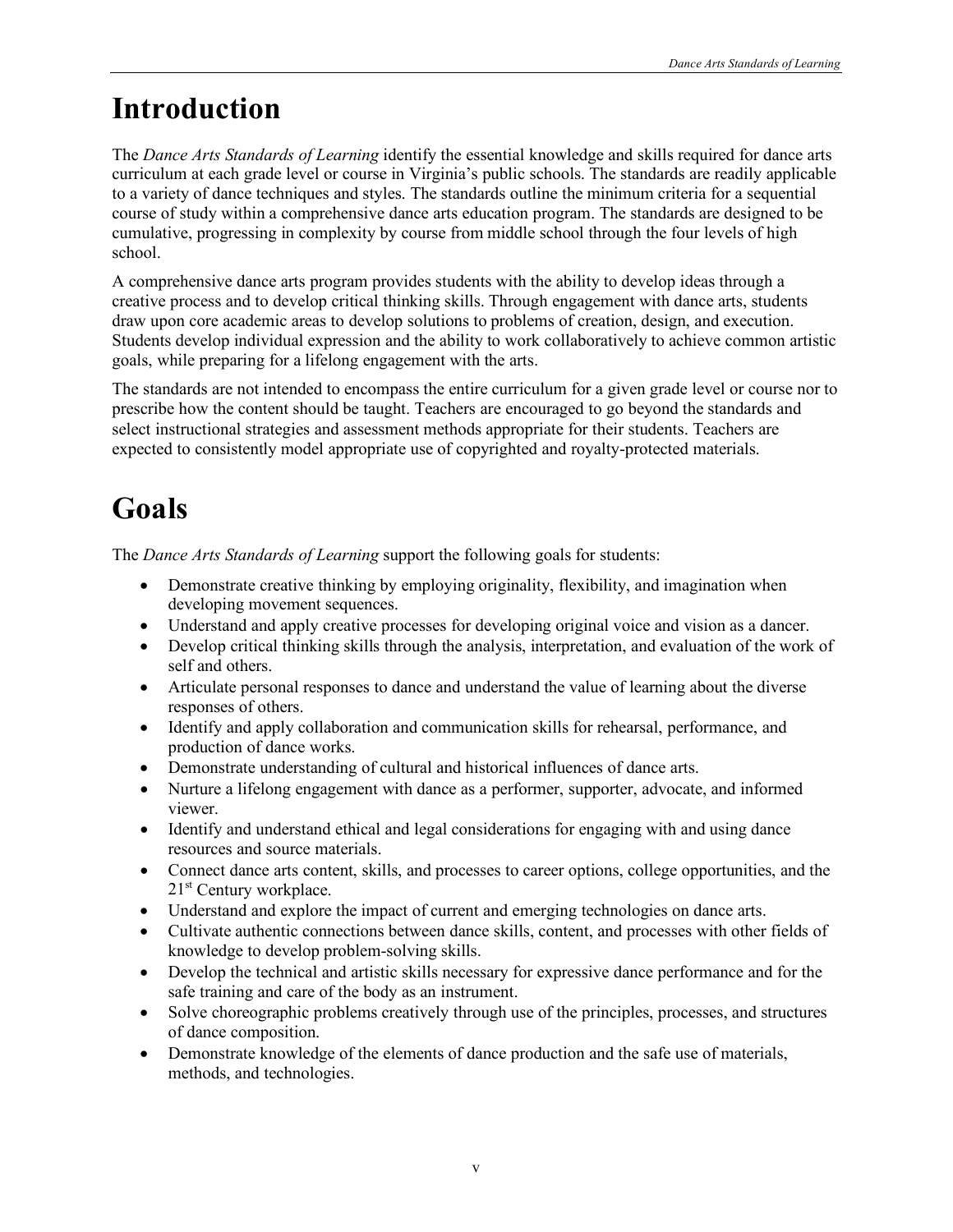

# **Strands**

The *Dance Arts Standards of Learning* are organized into five specific content strands: Creative Process; Critical Thinking and Communication; History, Culture, and Citizenship; Innovation in the Arts; and Technique and Application. Although the strands are presented separately for organizational purposes, in practice they are integrated throughout dance arts instruction, regardless of the particular learning experience. Through the understanding of dance arts concepts and acquisition of dance arts skills, the goals for dance arts education are realized.

#### **Creative Process**

A creative process guides the development of ideas and original work. Creative processes include inquiry, questioning, research, investigation, generating ideas and solutions, testing and discussing ideas and solutions, refining work as part of a creative community, and reflecting on the process and product. Through a creative process, students use their knowledge and skills flexibly to develop original style and vision as a dancer.

#### **Critical Thinking and Communication**

Critical thinking and communication skills for dance include observing, listening, responding, reflecting, analyzing, interpreting, and evaluating while studying the dance arts. Through thoughtful examination, students will objectively evaluate dance works by analyzing the creative elements and the dance productions as a whole. Students will apply these same processes to the creation and evaluation of their own choreographic work. Students examine and articulate their opinions, preferences, and beliefs regarding dance arts, and recognize the value of learning about the variety of responses of others.

#### **History, Culture, and Citizenship**

Students explore and understand cultural and historical influences of the work of self and others. Students identify the value, roles, and reasons for dance from the perspective of many time periods, people, and places. Students recognize ways that dance arts are integral to communities and cultures. Students identify and interact with dance as a community member and citizen, developing a lifelong engagement with dance as a supporter, advocate, performer, and informed viewer. Students identify and apply ethical and legal considerations for engaging with dance resources and source materials responsibly.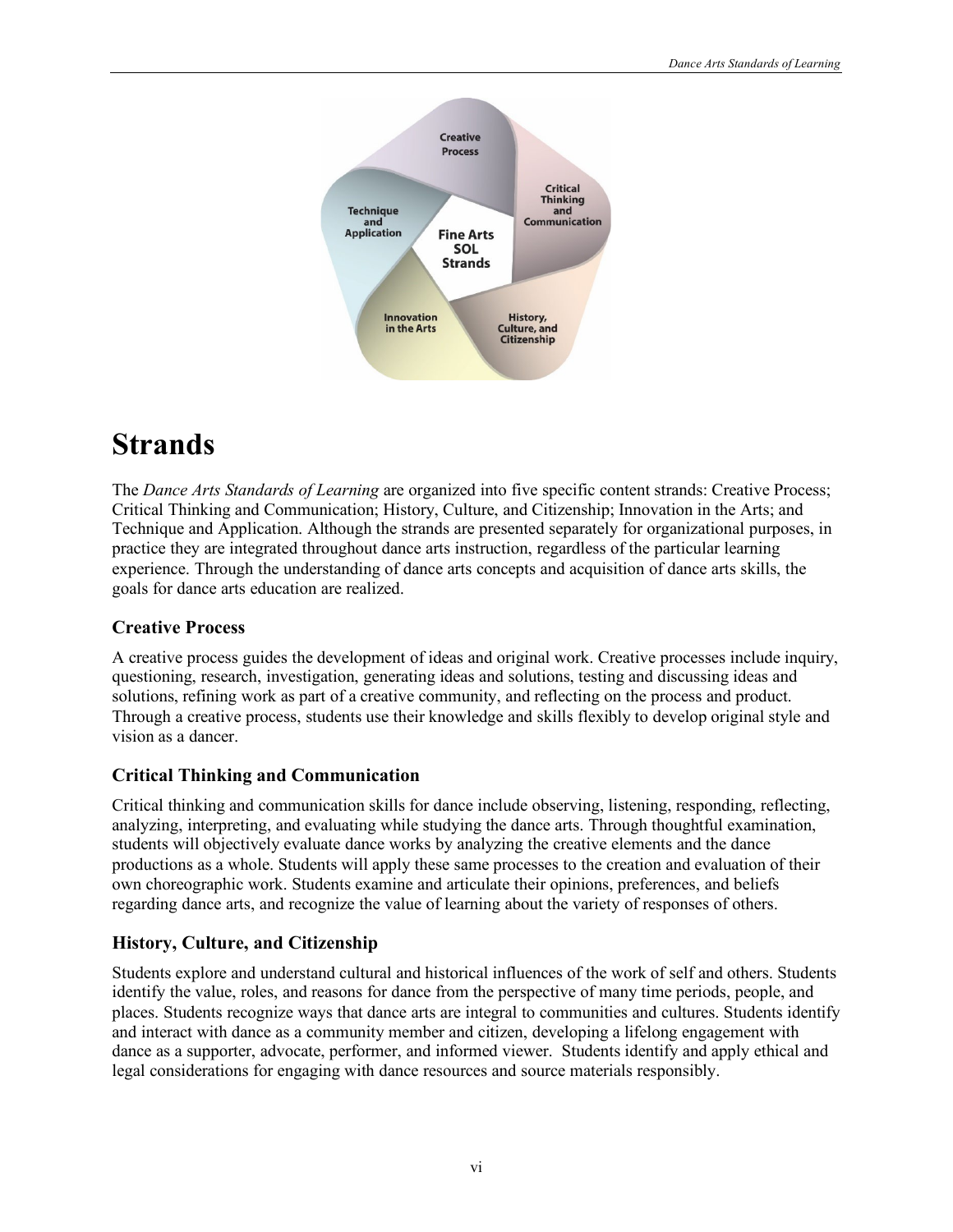#### **Innovation in the Arts**

Students understand and explore opportunities to connect dance arts content, processes, interests, and skills to career options, college opportunities, and the  $21<sup>st</sup>$  Century workplace. Students explore and connect to careers that are likely to evolve throughout their lifetimes, which requires adaptability and flexible thinking. Students explore the impact of current and emerging technologies on dance arts processes and works, and develop problem-solving skills by cultivating connections between fields of knowledge.

### **Technique and Application**

Students will develop a range of physical skills associated with dance performance and demonstrate an intellectual and physical understanding of safe, expressive dance technique. Through study of the principles, processes, and structures of dance composition, students will creatively design and implement choices that support the intent of their choreographic concepts. Students will participate in all aspects of dance production.

# **Safety**

Safety must be given the highest priority in implementing the dance arts instructional program. Students must know how to follow safety guidelines, demonstrate appropriate safety techniques, use equipment safely, and practice dance theatre etiquette both on and off the stage while working individually and in groups.

For every instructional activity, correct training techniques as well as wise selection of appropriate resources, materials, and dance experiences must be carefully considered in regard to safety. Safe facilities for instruction and performance require thorough planning, careful management, and constant monitoring during dance activities. Class enrollment and audience size should not exceed the designated capacity of any instructional or performance setting.

#### **Studio Safety in the Dance Instruction Setting**

Every effort should be made to provide an instructional site appropriate to dance instruction. Students should be instructed in proper studio rules, dress, and etiquette. Instructors should stress safe technical practices for their students, including

- consistent, correct alignment of spine and limbs, along with technical skills that minimize the risk of injury while enhancing technical accomplishment;
- use of appropriate movement material to provide technical challenges with minimum risk to physical safety;
- use of sound warm-up, cool-down, stretching, and strengthening techniques to prepare the body for class, rehearsal, and performance, and care for it afterward; and
- use of appropriate dance footwear or bare feet.

#### **Theatre Safety in the Dance Performance Setting**

Dance production embraces a wide range of necessary activities when mounting a performance, including rehearsal, design and implementation of technical elements, performance, and strike and cleanup. Each of these activities requires teaching and learning about the safe use of equipment and facilities. The standards listed below are among those that should be followed to avoid injury or damage.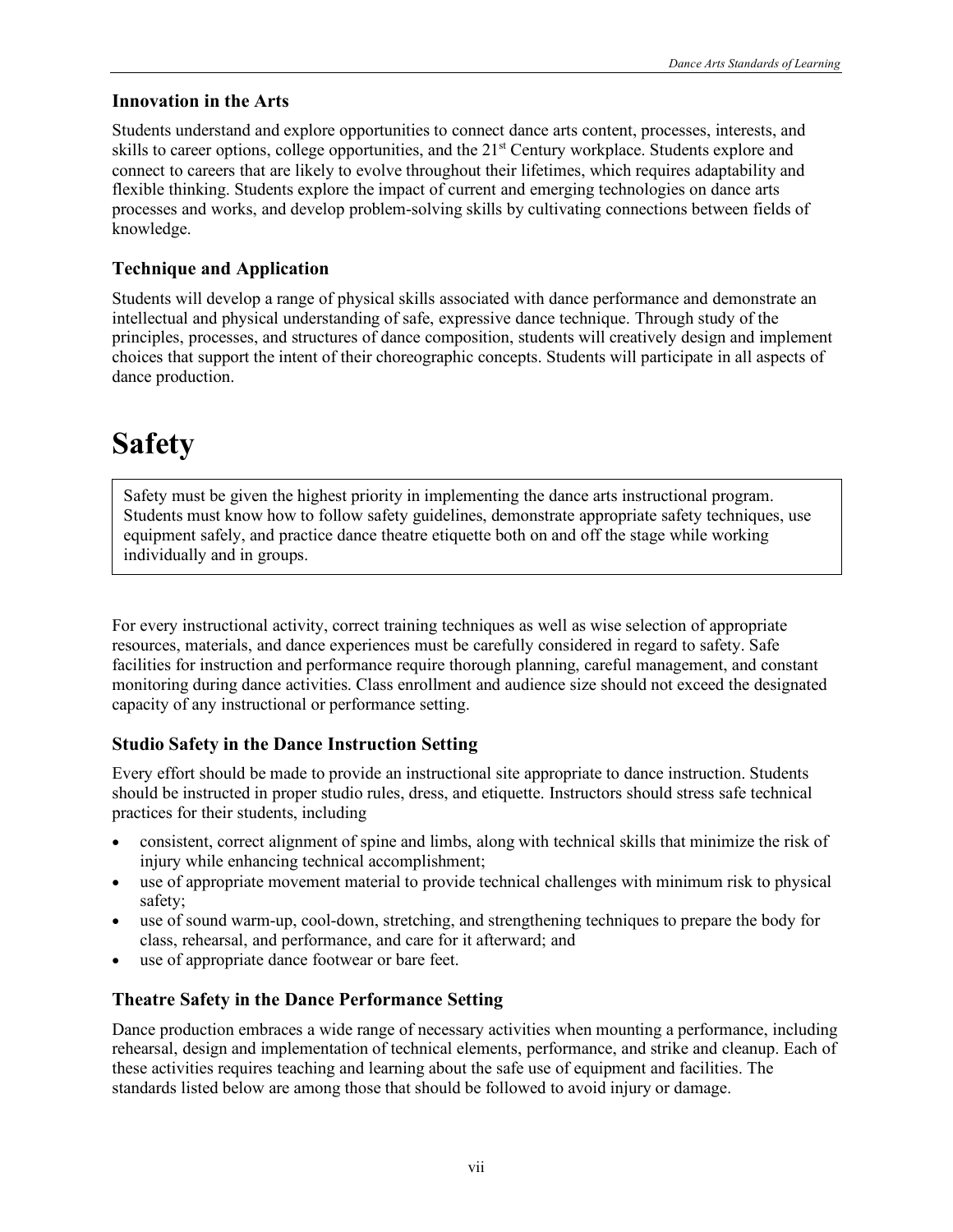#### Rehearsal

- Physical warm-ups and cool-downs are essential for dancers' safety.
- All unnecessary sets, furniture, and other objects and obstructions should be cleared from the rehearsal space.
- A telephone should be available at all times, and emergency numbers should be displayed prominently in the space being used.
- Performance and technical rehearsals should be staffed by a dance teacher as well as a stage manager, production manager, and/or technical director.

Design and implementation of technical elements

- Stage curtains and drapes should have a flameproof rating and current certification.
- Stage lighting circuits, wiring, dimmers, and fixtures must be properly maintained and regularly inspected, especially for ground continuity.
- A master switch for the electrical supply to stage lighting equipment must be easily accessible.
- Amplified sound volumes must not exceed safe levels.
- All damaged and worn-out equipment must be assessed for safety issues before being used.
- When dance productions require construction of scenery, costumes, and/or properties, construction should be conducted under the same conditions and according to the same practices used for career and technical education classes, including use of appropriate personal safety equipment, such as gloves, goggles, hearing protectors, and dust masks.
- A smooth, resilient, nonslip floor should be used (e.g., sprung wood floor, marley floor).

#### Performance

- Proper procedures for evacuation of the theatre should be discussed and rehearsed with cast and ushers.
- All exits must be unobstructed and usable at all times.
- All exit and emergency lights must be in good operating condition.
- Fire extinguishers must be well-maintained and available at all times. Appropriate school personnel should be trained in their use.

#### Strike and cleanup

- Scheduling strike and cleanup immediately after the final performance, when carelessness due to fatigue may increase the risk of accidents and injuries, should be avoided.
- Strike and cleanup must be supervised by a teacher with training in theatre safety.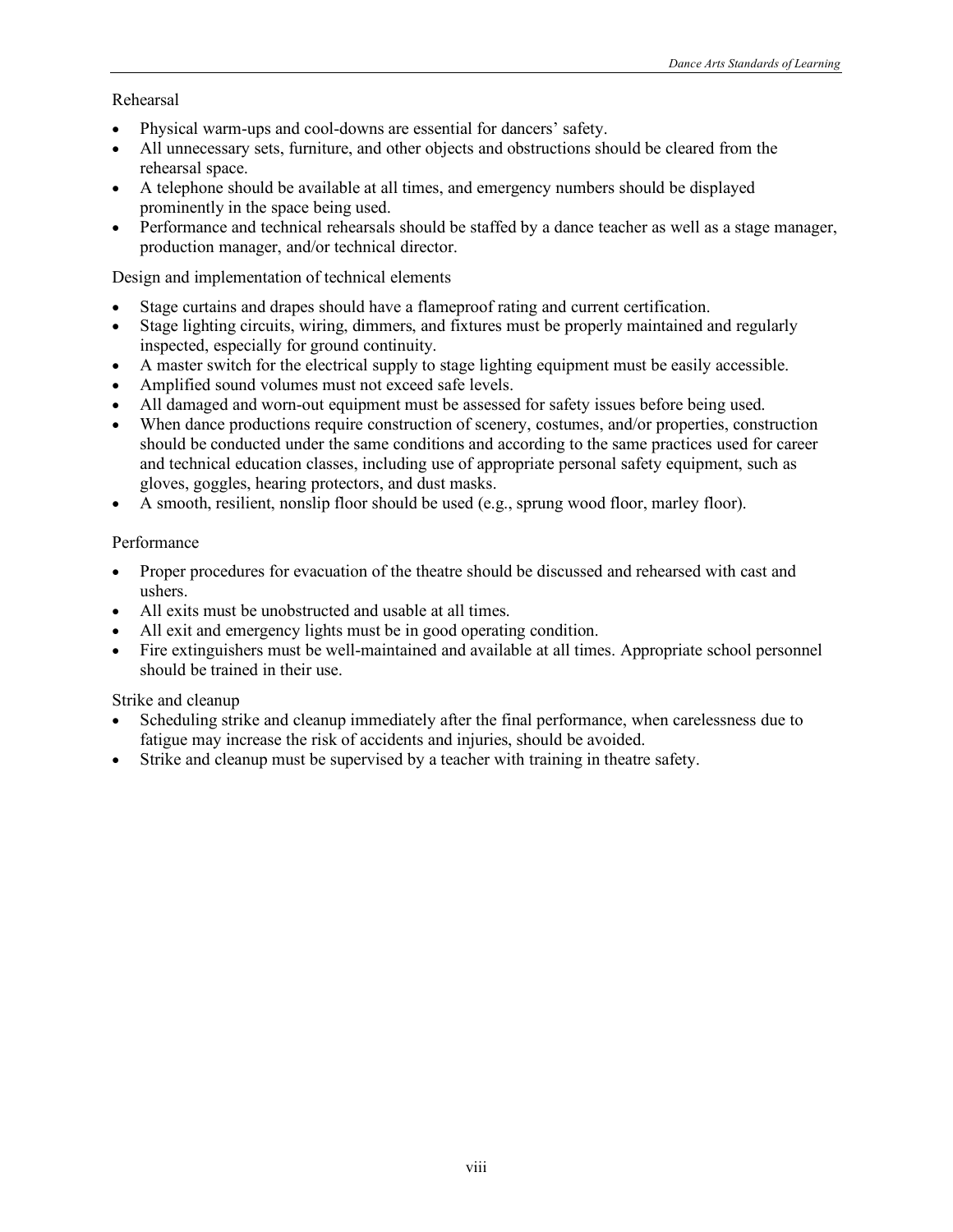# **Kindergarten Dance Arts**

The standards for Kindergarten Dance Arts serve as the foundation for further dance arts instruction. The standards place emphasis on solving problems individually and collaboratively, developing critical thinking skills, and connecting dance arts skills and processes to other fine arts. Students develop artistic and technical skills for self-expression and group performance.

### **Creative Process**

- K.1 The student will explore how movement communicates meaning.
- K.2 The student will ask questions about dance arts.

#### **Critical Thinking and Communication**

| K.3 | The student will describe dance performances using appropriate dance vocabulary.                                              |
|-----|-------------------------------------------------------------------------------------------------------------------------------|
| K.4 | The student will describe personal connections to and interests in dance.                                                     |
| K.5 | The student will recognize that dance is an art form that consists of individuals working<br>both in groups and individually. |

#### **History, Culture, and Citizenship**

| K.6 | The student will respond to dance works from a variety of time periods, places, and<br>people. |
|-----|------------------------------------------------------------------------------------------------|
| K.7 | The student will identify a variety of reasons why people dance.                               |
| K.8 | The student will identify information about dance from provided resources.                     |

#### **Innovation in the Arts**

| K.9  | The student will recognize dance as an art form and profession.                                         |
|------|---------------------------------------------------------------------------------------------------------|
| K.10 | The student will recognize ways that technology is used in dance.                                       |
| K.11 | The student will recognize connections between music, theatre, and visual arts in dance<br>experiences. |

- K.12 The student will recognize and apply skills and concepts of *body* in dance activities and performance, including:
	- a) Parts of the body.
	- b) Using body positions to create shapes.
- K.13 The student will recognize locomotor and non-locomotor movements.
- K.14 The student will recognize personal and general space.
- K.15 The student will recognize a variety of rhythms and tempos in dance.
- K.16 The student will recognize skills and concepts of *energy* in dance.
- K.17 The student will identify safety procedures in dance spaces.
- K.18 The student will recognize styles of dance.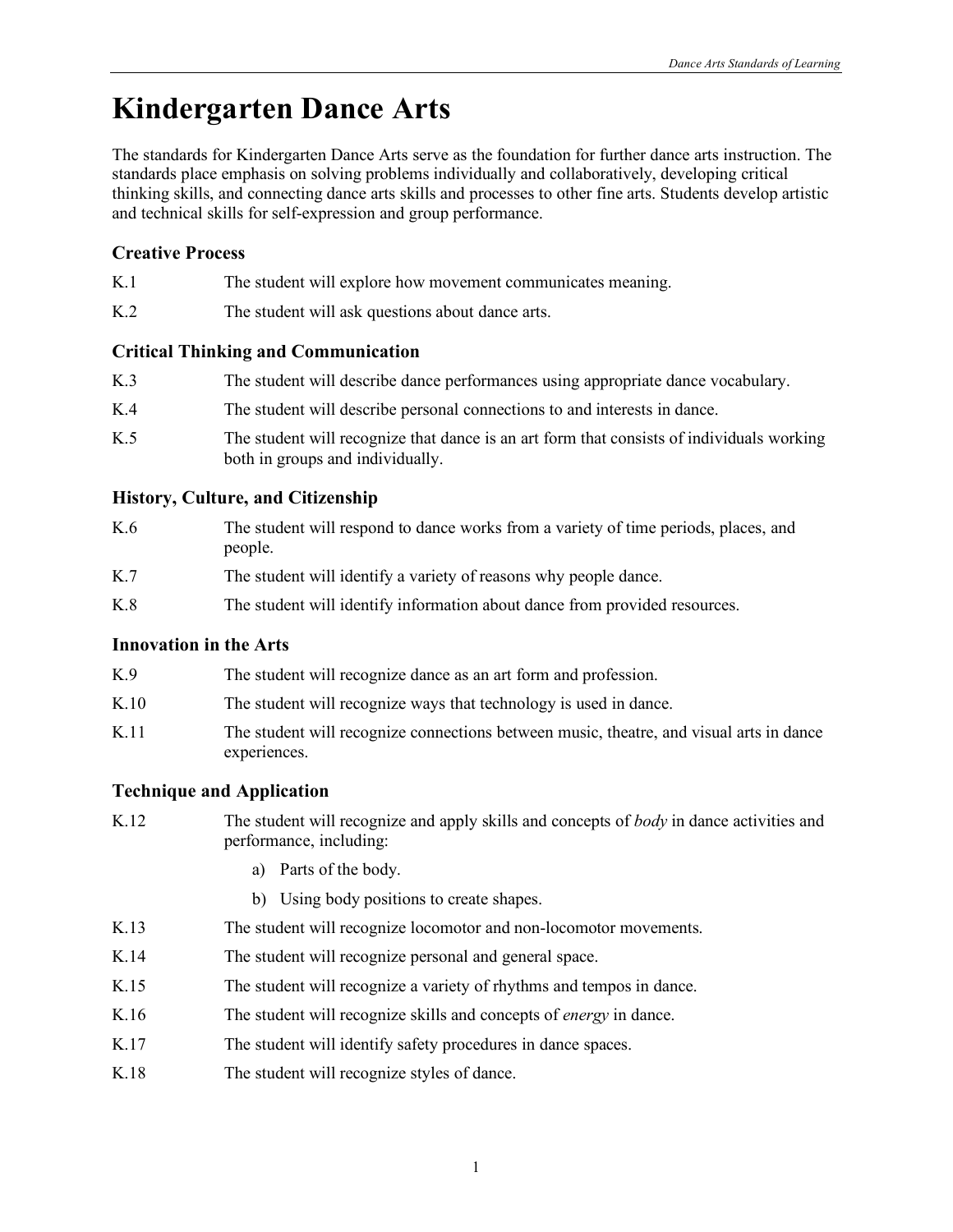# **Grade One Dance Arts**

The standards for Grade One Dance Arts emphasize that dance arts increase communication skills and self-expression. Students continue to develop motor domains and movement skills. Students learn to recognize and apply a creative process for developing dance ideas, and respond to dance works from a variety of time periods, people, and places.

### **Creative Process**

- 1.1 The student will improvise movement in response to a variety of prompts.
- 1.2 The student will generate ideas and collaborate to expand ideas to solve dance challenges.

#### **Critical Thinking and Communication**

| 1.3 | The student will describe similarities and differences in dance works using dance terms.                                                              |
|-----|-------------------------------------------------------------------------------------------------------------------------------------------------------|
| 1.4 | The student will describe personal reactions or responses to dance works.                                                                             |
| 1.5 | The student will identify and apply skills needed to collaborate in dance activities and<br>performances, including performer and audience etiquette. |

#### **History, Culture, and Citizenship**

| 1.6 | The student will identify and respond to dance works from a variety of time periods,<br>places, and people. |
|-----|-------------------------------------------------------------------------------------------------------------|
| 17  | The student will identify and describe reasons why people create view and participate                       |

- 1.7 The student will identify and describe reasons why people create, view, and participate in dance.
- 1.8 The student will explore appropriate sources for viewing dance works.

#### **Innovation in the Arts**

| The student will identify and discuss careers in dance.<br>1.9 |  |  |
|----------------------------------------------------------------|--|--|
|----------------------------------------------------------------|--|--|

- 1.10 The student will identify and describe how technology is used in dance performances.
- 1.11 The student will describe and explore connections between music, theatre, and visual arts with dance experiences.

#### **Technique and Application**

- 1.12 The student will identify skills and concepts of *body* in dance activities and performance, including:
	- a) Parts of the body.
	- b) The use of the body to create shapes.
- 1.13 The student will identify skills and concepts of *action* in dance activities and performance, including:

a) Locomotor movements.

b) Non-locomotor movements

- 1.14 The student will identify skills and concepts of *space* in dance activities and performance, including:
	- a) Personal space.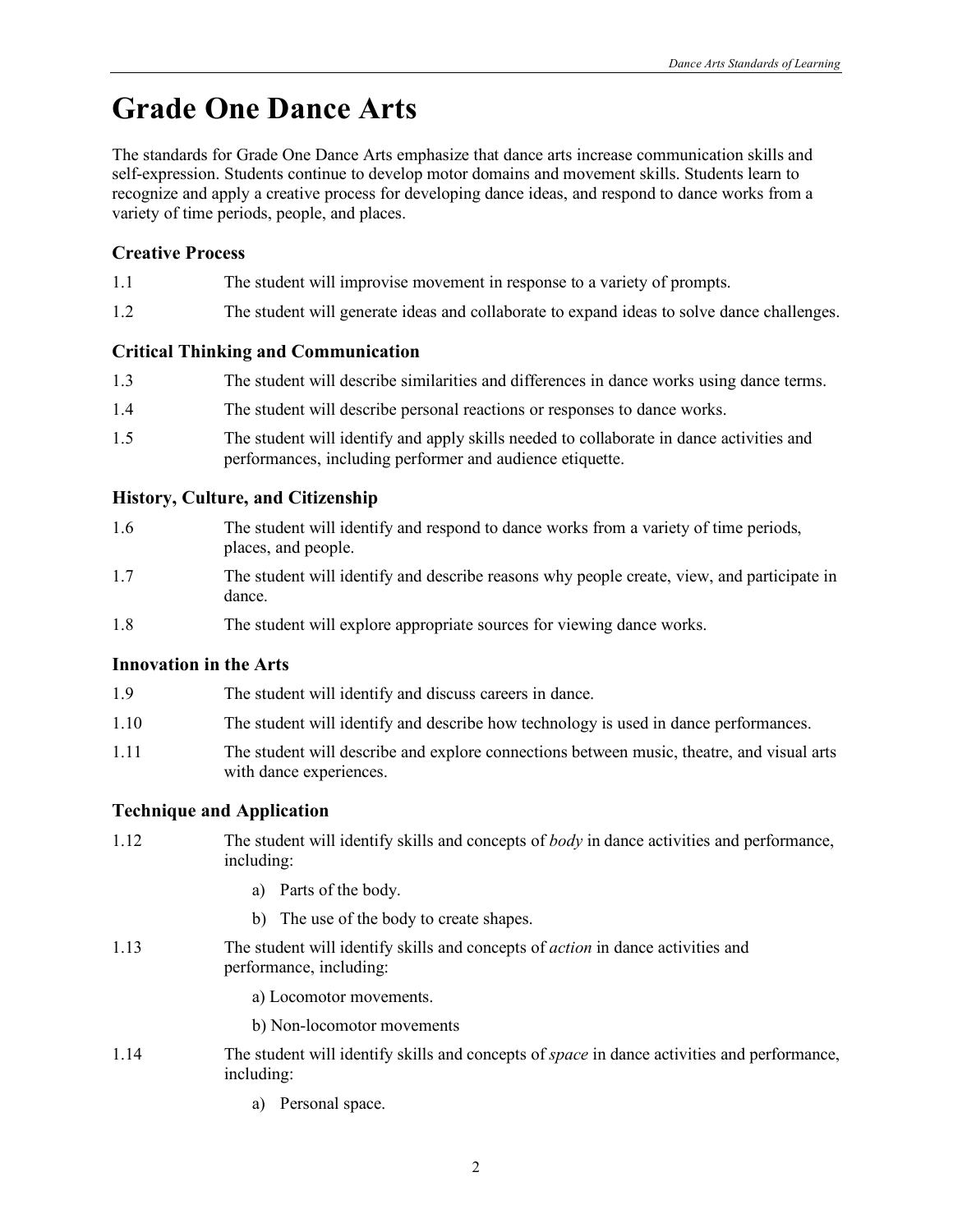- b) General space.
- c) Size.
- d) Levels.
- 1.15 The student will identify skills and concepts of *time* in dance activities and performance, including:
	- a) Tempos.
	- b) Rhythms.

#### 1.16 The student will identify skills and concepts of *energy* in dance activities and performance, including:

- a) Movement flow.
- b) Weight.
- 1.17 The student will describe why safety procedures are necessary for dance activities and performances.
- 1.18 The student will recognize and explore styles of dance including but not limited to ballet, jazz, and tap.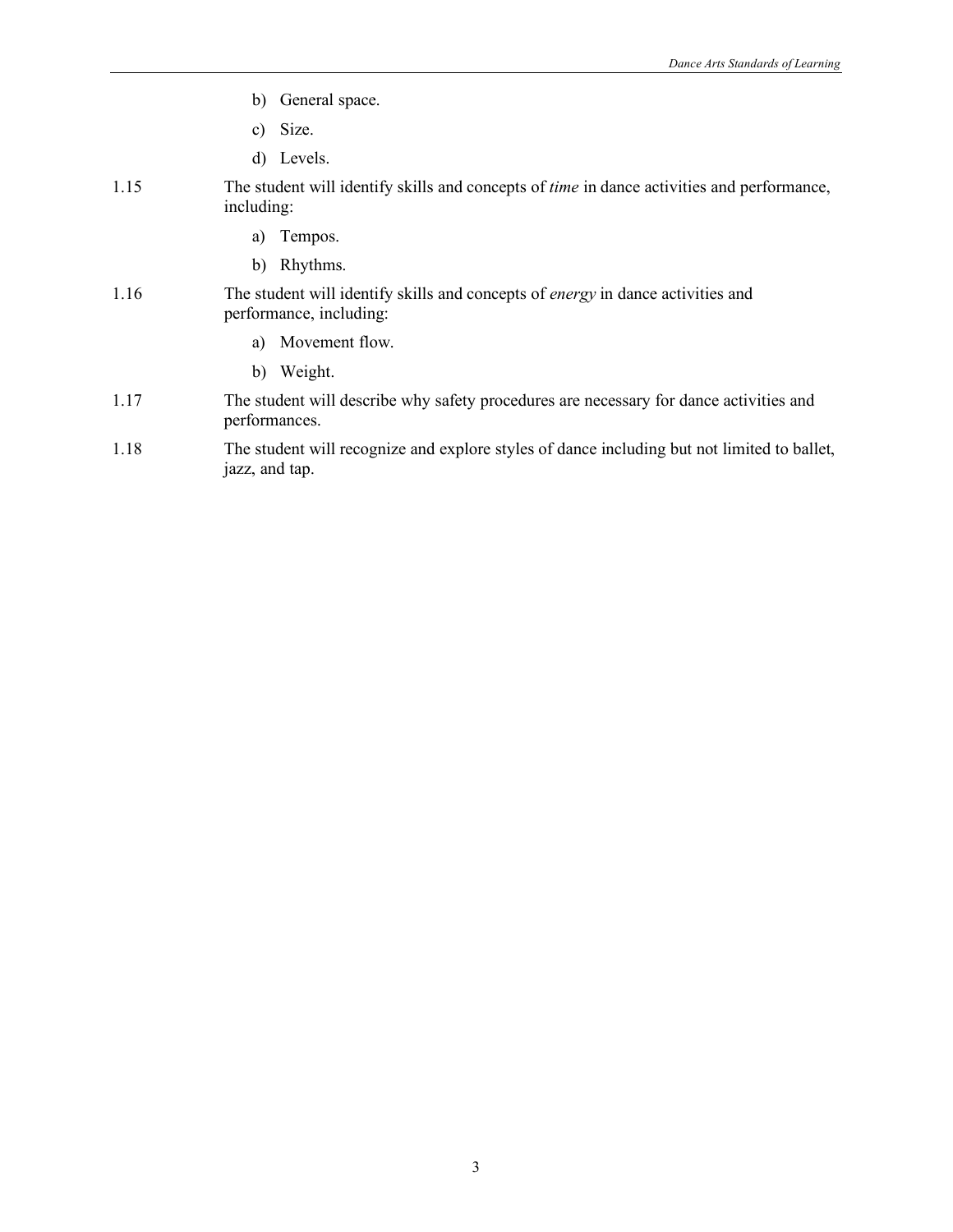# **Grade Two Dance Arts**

The standards for Grade Two Dance Arts focus on developing ideas for movement. Students acquire ideas from their own experiences, their schools, their communities, the environment, and dance of a variety of cultural influences and styles. Students express these ideas in exploring and developing a variety of dance movement skills.

### **Creative Process**

- 2.1 The student will improvise movement in response to a variety of stimuli.
- 2.2 The student will collaborate to develop ideas for group or individual performance.

#### **Critical Thinking and Communication**

- 2.3 The student will compare and contrast elements of dance in dance works using dance terms.
- 2.4 The student will identify and discuss a variety of responses to dance works.
- 2.5 The student will identify and apply appropriate audience etiquette for a variety of dance settings.

#### **History, Culture, and Citizenship**

| 2.6 | The student will identify ways that dance is part of customs and traditions of various<br>cultures. |
|-----|-----------------------------------------------------------------------------------------------------|
| 2.7 | The student will identify dance experiences in the community and Commonwealth.                      |
| 2.8 | The student will explore sources for dance research.                                                |

#### **Innovation in the Arts**

- 2.9 The student will identify careers and professional skills in dance including but not limited to dancers, choreographers, and teaching artists.
- 2.10 The student will explore technology used in dance.
- 2.11 The student will identify skills and concepts learned in dance that relate to concepts learned in other content areas.

#### **Technique and Application**

2.12 The student will describe skills and concepts of *body* in dance activities and performance, including:

a) Parts of the body.

b) The use of the body to create shapes.

- 2.13 The student will describe skills and concepts of *action* in dance activities and performance, including:
	- a) Locomotor movements.
	- b) Non-locomotor movements.
- 2.14 The student will describe skills and concepts of *space* in dance activities and performance, including: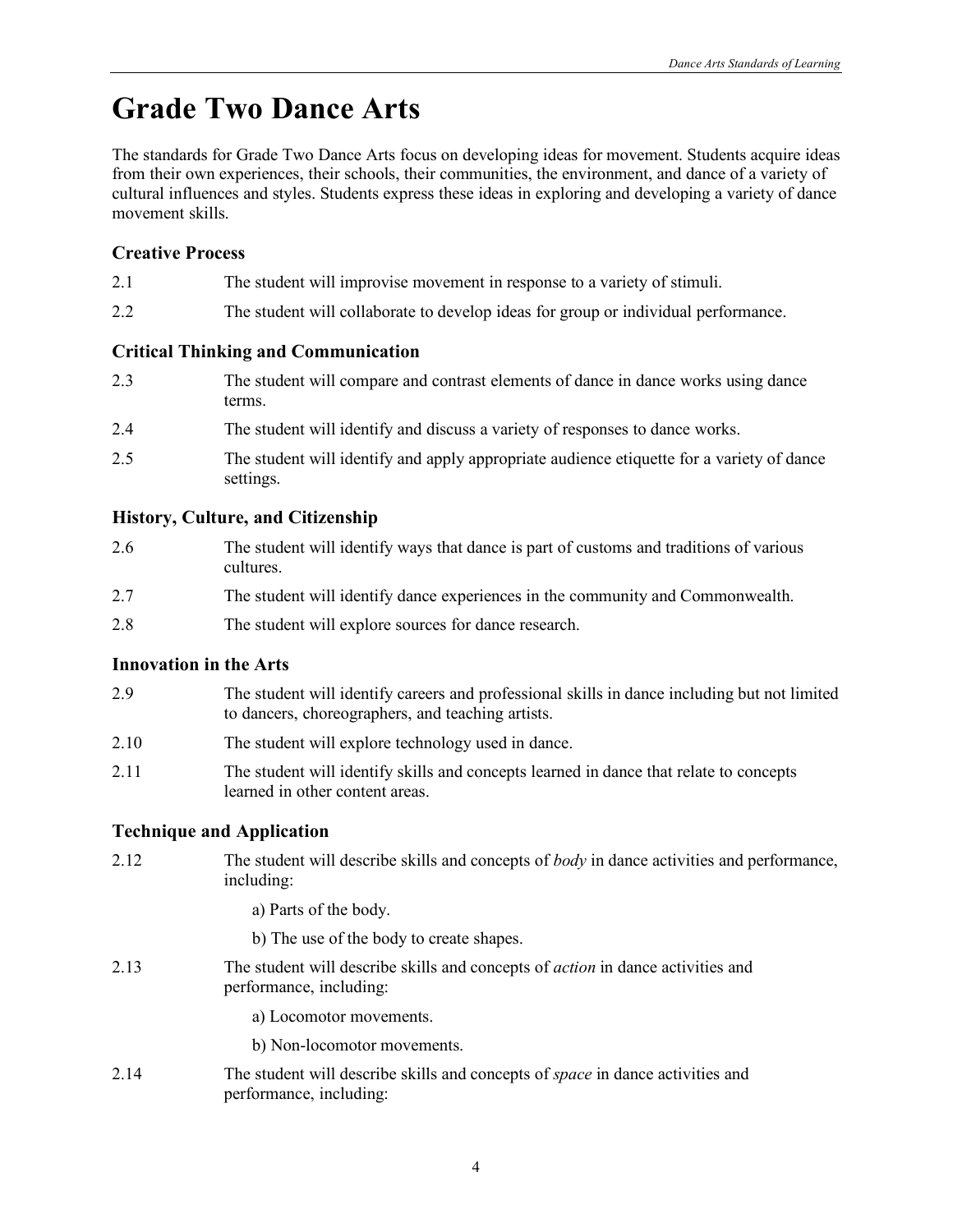- a) Personal space.
- b) General space.
- c) Size.
- d) Levels.
- e) Stage directions/place.
- 2.15 The student will describe skills and concepts of *time* in dance activities and performance, including:
	- a) Tempos.
	- b) Rhythms.
- 2.16 The student will describe skills and concepts of *energy* in dance activities and performance, including:
	- a) Movement flow.
	- b) Weight.
- 2.17 The student will identify safety procedures for dance rehearsal and performance.
- 2.18 The student will explore and practice styles of dance including but not limited to ballet, jazz, hip hop, tap, and world dances.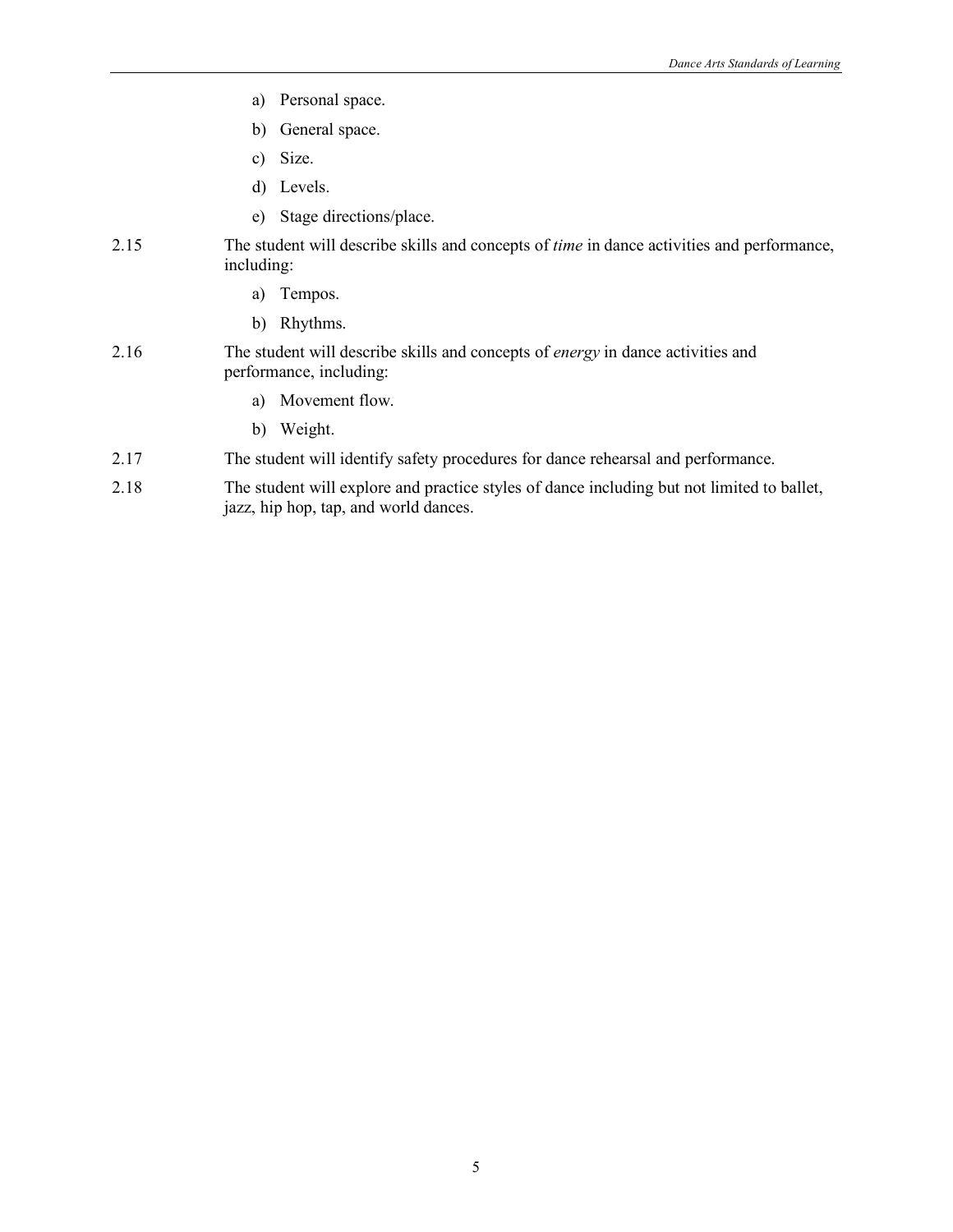# **Grade Three Dance Arts**

The standards for Grade Three Dance Arts emphasize learning through exploration and inquiry. Students explore how dance communicates meaning, and develop communication skills for dance activities and performances. Students expand movement skills related to body, action, space, time, and energy as well as explore historical and cultural influences of dance.

### **Creative Process**

- 3.1 The student will improvise movement sequences that have a beginning, middle, and end.
- 3.2 The student will revise dance works based on peer and teacher feedback.

### **Critical Thinking and Communication**

- 3.3 The student will describe ways that elements of dance communicate meaning in dance works.
- 3.4 The student will explain personal responses to dance works.
- 3.5 The student will identify and demonstrate active listening in dance activities and performances.

## **History, Culture, and Citizenship**

| 3.6 | The student will explore how dance is influenced by history and culture.                                 |
|-----|----------------------------------------------------------------------------------------------------------|
| 3.7 | The student will describe reasons that dance has value to individuals and communities.                   |
| 3.8 | The student will discuss appropriate use of the Internet for inquiry and exploration of<br>dance topics. |

### **Innovation in the Arts**

- 3.9 The student will investigate a variety of dance careers.
- 3.10 The student will investigate and explain how technology and media are used in dance performance and production.
- 3.11 The student will explain how dance incorporates skills and concepts learned in other content areas.

# **Technique and Application**

3.12 The student will explore and apply skills and concepts of *body* in dance activities and performance, including:

a) Parts of the body.

b) The use of the body to create shapes.

c) Body systems.

3.13 The student will explore and apply skills and concepts of *action* in dance activities and performance, including:

a) Locomotor movements.

b) Non-locomotor movements.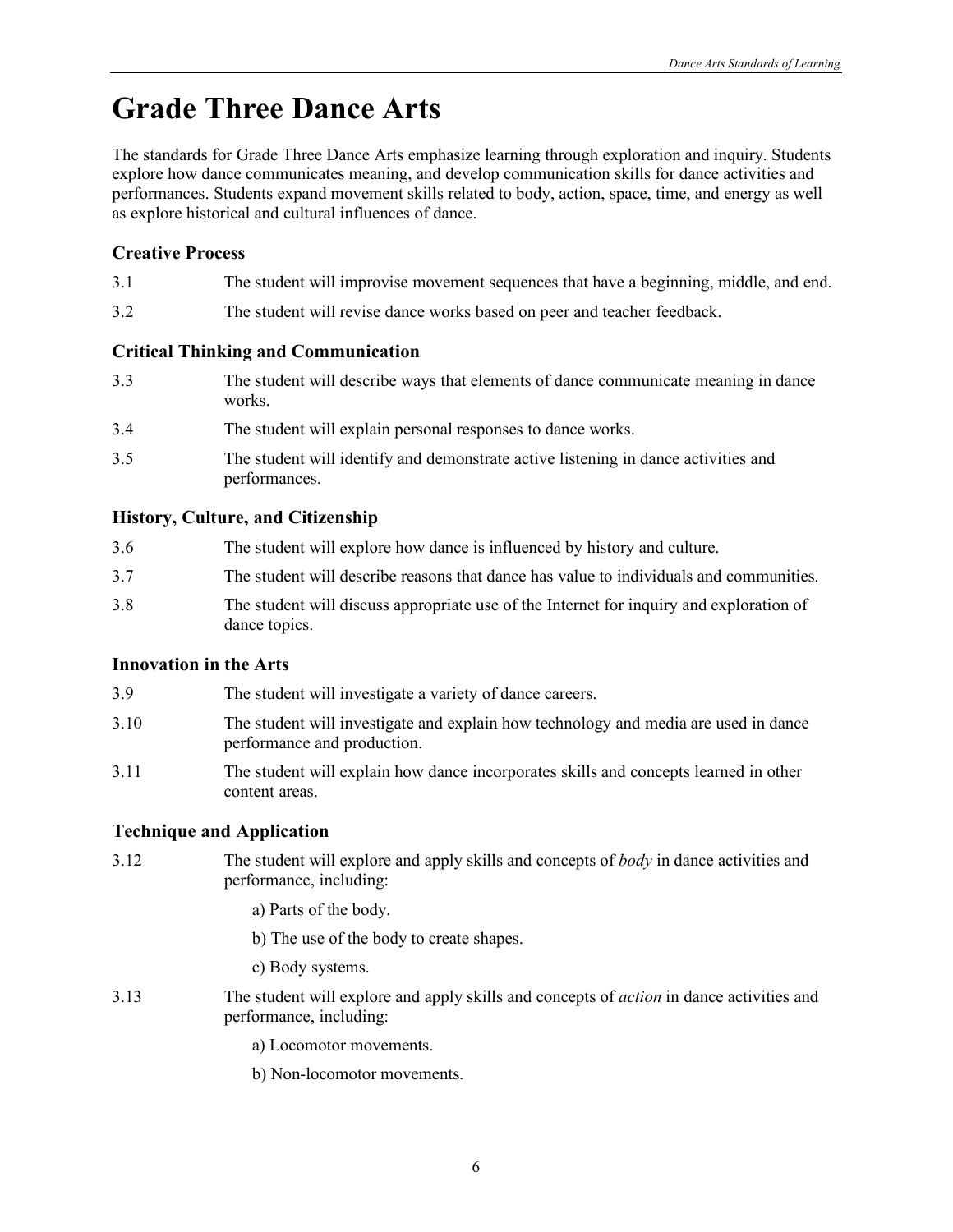- 3.14 The student will explore and apply skills and concepts of *space* in dance activities and performance, including:
	- a) Personal space.
	- b) General space.
	- c) Size.
	- d) Levels.
	- e) Stage directions/place.
	- f) Pathways.
	- g) Directions.
- 3.15 The student will explore and apply skills and concepts of *time* in dance activities and performance, including:
	- a) Tempos.
	- b) Rhythms.
	- c) Timing relationships (e.g., before, after, unison)
- 3.16 The student will describe skills and concepts of *energy* in dance activities and performance, including:
	- a) Movement flow.
	- b) Weight.
	- c) Quality.
- 3.17 The student will explain safety procedures in dance rehearsal and performance.
- 3.18 The student will identify areas of the stage and compare and contrast the use of space in a variety of dance styles.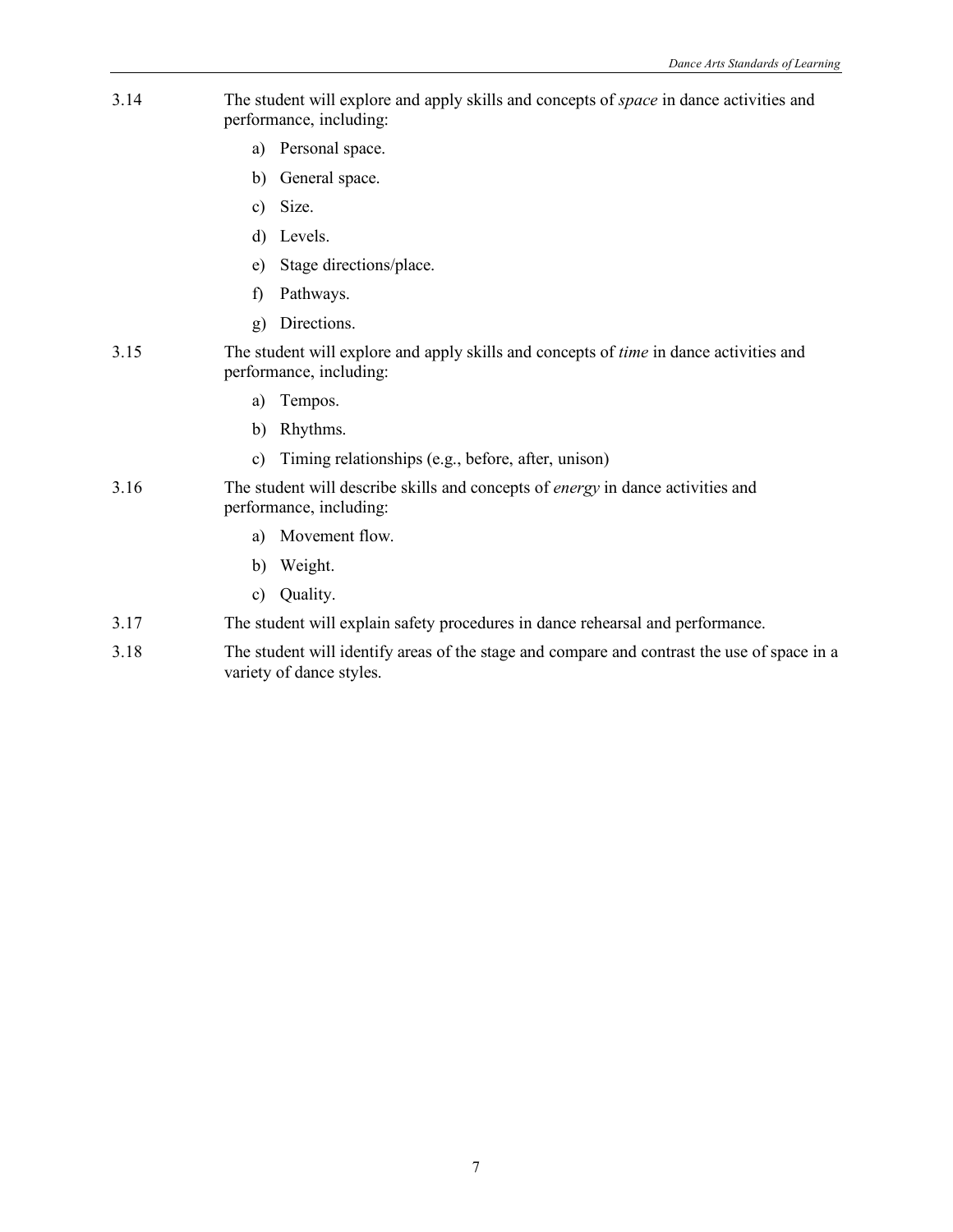# **Grade Four Dance Arts**

The standards for Grade Four Dance Arts continue to emphasize elements of dance (body, action, space, time, and energy) as the building blocks for self-expression and performance of dance. Students explore dance styles and dance of historical periods. They will demonstrate creativity and self-expression by improvising movement sequences based on responses to prompts.

### **Creative Process**

- 4.1 The student will improvise sequences that have a beginning, middle, and end in response to a variety of prompts.
- 4.2 The student will identify and discuss components of creative processes for dance.

### **Critical Thinking and Communication**

- 4.3 The student will explain how elements of dance communicate meaning in dance works.
- 4.4 The student will examine how personal beliefs and experiences influence responses to dance works.
- 4.5 The student will identify and apply skills needed to effectively work in small groups and with a partner in rehearsal and performance.

#### **History, Culture, and Citizenship**

- 4.6 The student will compare and contrast dance works from a variety of historical periods.
- 4.7 The student will examine and explain how dance has value in one's own community.
- 4.8 The student will describe and practice citing original sources in dance research and activities.

#### **Innovation in the Arts**

- 4.9 The student will identify skills learned in dance that connect to a variety of career options.
- 4.10 The student will explore innovative ways to use current and emerging technologies in dance performance and production.
- 4.11 The student will explore how dance skills can be used in the development of solutions to real-world problems.

- 4.12 The student will explain and apply skills and concepts of *body* in dance activities and performance, including:
	- a) Parts of the body.
	- b) The use of the body to create shapes.
	- c) Body systems.
	- d) Body patterns.
- 4.13 The student will explain and apply skills and concepts of *action* in dance activities and performance, including: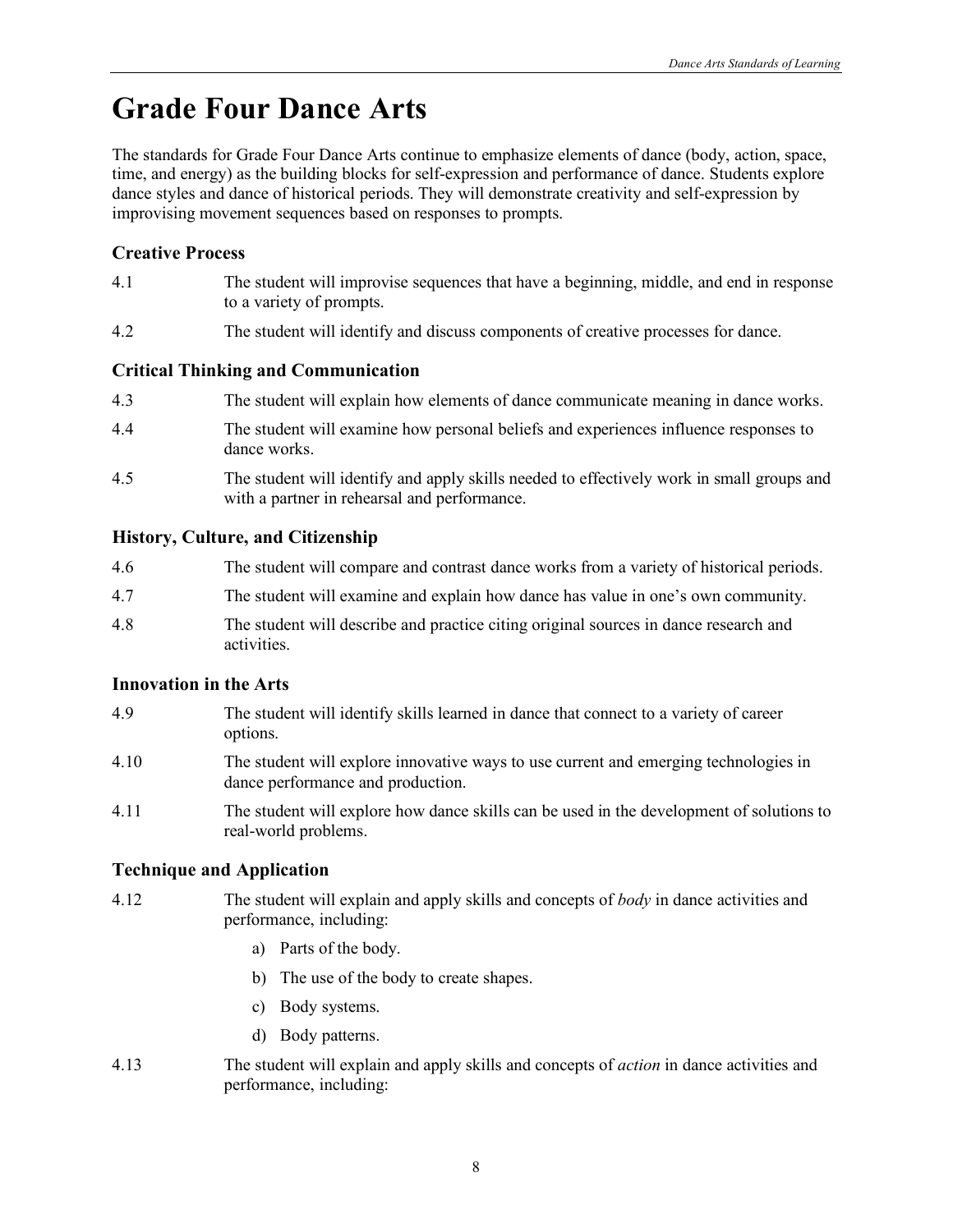- a) Locomotor movements.
- b) Non-locomotor movements.
- 4.14 The student will explain and apply skills and concepts of *space* in dance activities and performance, including:
	- a) Personal space.
	- b) General space.
	- c) Negative space.
	- d) Size.
	- e) Levels.
	- f) Stage directions/place.
	- g) Pathways.
	- h) Directions.

#### 4.15 The student will describe skills and concepts of *time* in dance activities and performance, including:

- a) Tempos.
- b) Rhythms.
- c) Timing relationships (e.g., before, after, unison).

#### 4.16 The student will describe skills and concepts of *energy* in dance activities and performance.

- a) Movement flow.
- b) Weight.
- c) Quality.

#### 4.17 The student will explain safety procedures in dance rehearsal and performance.

4.18 The student will explore dance actions and choices in various dance styles.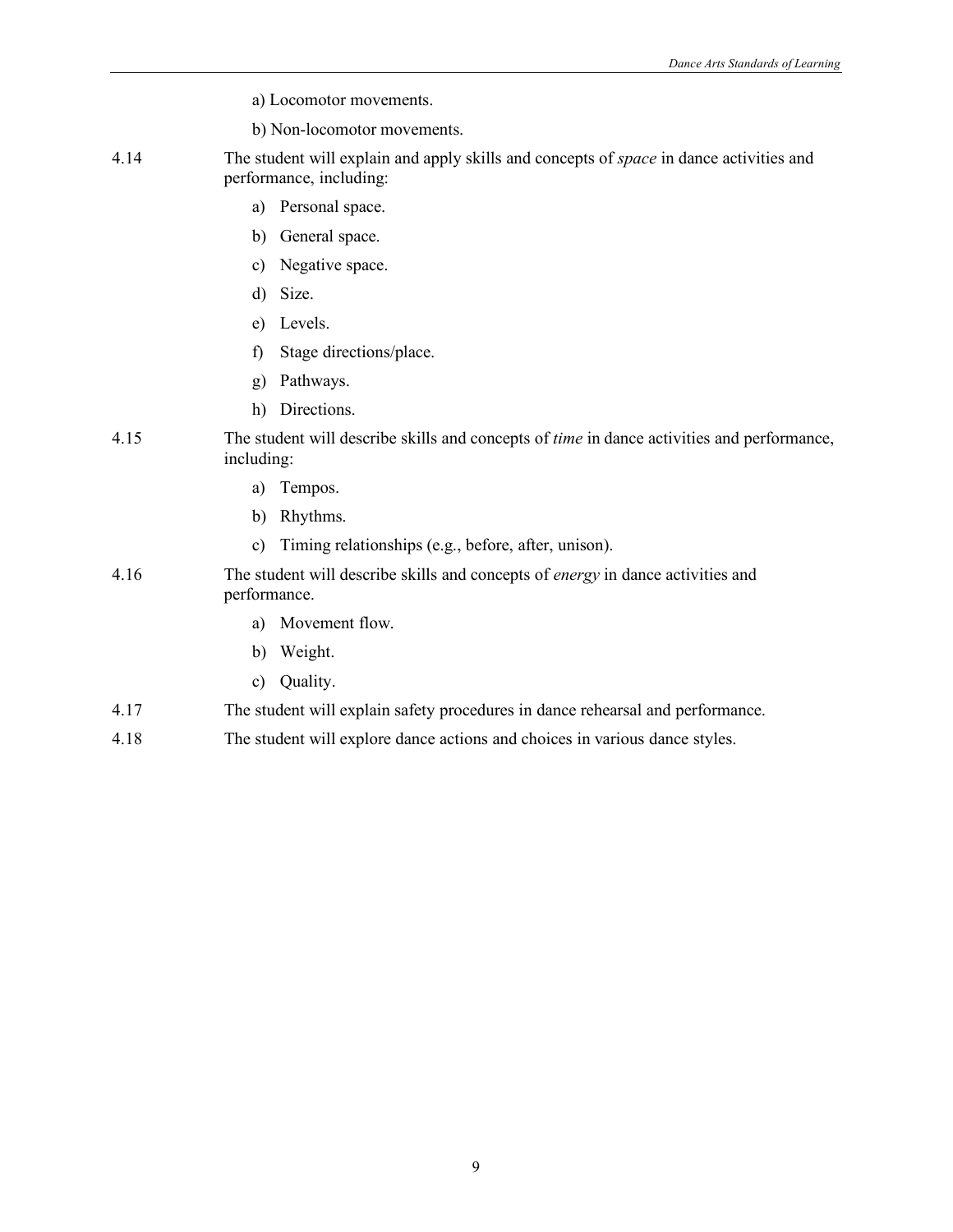# **Grade Five Dance Arts**

The standards for Grade Five Dance Arts enable students to use their knowledge and skills to produce and respond to dance works. Emphasis is on communication of personal preferences, developing communication skills for dance rehearsal and performance, and connecting dance skills to other areas of learning. Students gain movement skills related to elements of dance (body, action, space, time, and energy), and prepare for further dance study at the middle school level.

### **Creative Process**

| 5.1 | The student will create a movement sequence that demonstrates creative thinking. |  |  |
|-----|----------------------------------------------------------------------------------|--|--|
|     |                                                                                  |  |  |

5.2 The student will explain the role of the creative process in developing a movement sequence.

### **Critical Thinking and Communication**

| 5.3 | The student will evaluate a performance using appropriate dance terms.                                                       |
|-----|------------------------------------------------------------------------------------------------------------------------------|
| 5.4 | The student will explain personal preferences for dance works.                                                               |
| 5.5 | The student will demonstrate and explain the use of active listening and appropriate<br>dance etiquette in dance activities. |

#### **History, Culture, and Citizenship**

| 5.6 | The student will identify cultural influences on dance works.                           |
|-----|-----------------------------------------------------------------------------------------|
| 5.7 | The student will explain ways that dance artists contribute to society and communities. |
| 5.8 | The student will define <i>intellectual property</i> as it relates to dance.            |

#### **Innovation in the Arts**

- 5.9 The student will identify local dance organizations, career opportunities, and training programs.
- 5.10 The student will investigate ways that technology influences how dance experiences are shared.
- 5.11 The student will explore authentic opportunities for using dance skills to develop solutions to a real-world problem.

- 5.12 The student will evaluate skills and concepts of *body* in dance activities and performance, including:
	- a) Parts of the body.
	- b) The use of the body to create shapes.
	- c) Body systems.
	- d) Body patterns.
	- e) Body initiation points.
- 5.13 The student will evaluate skills and concepts of *action* in dance activities and performance, including: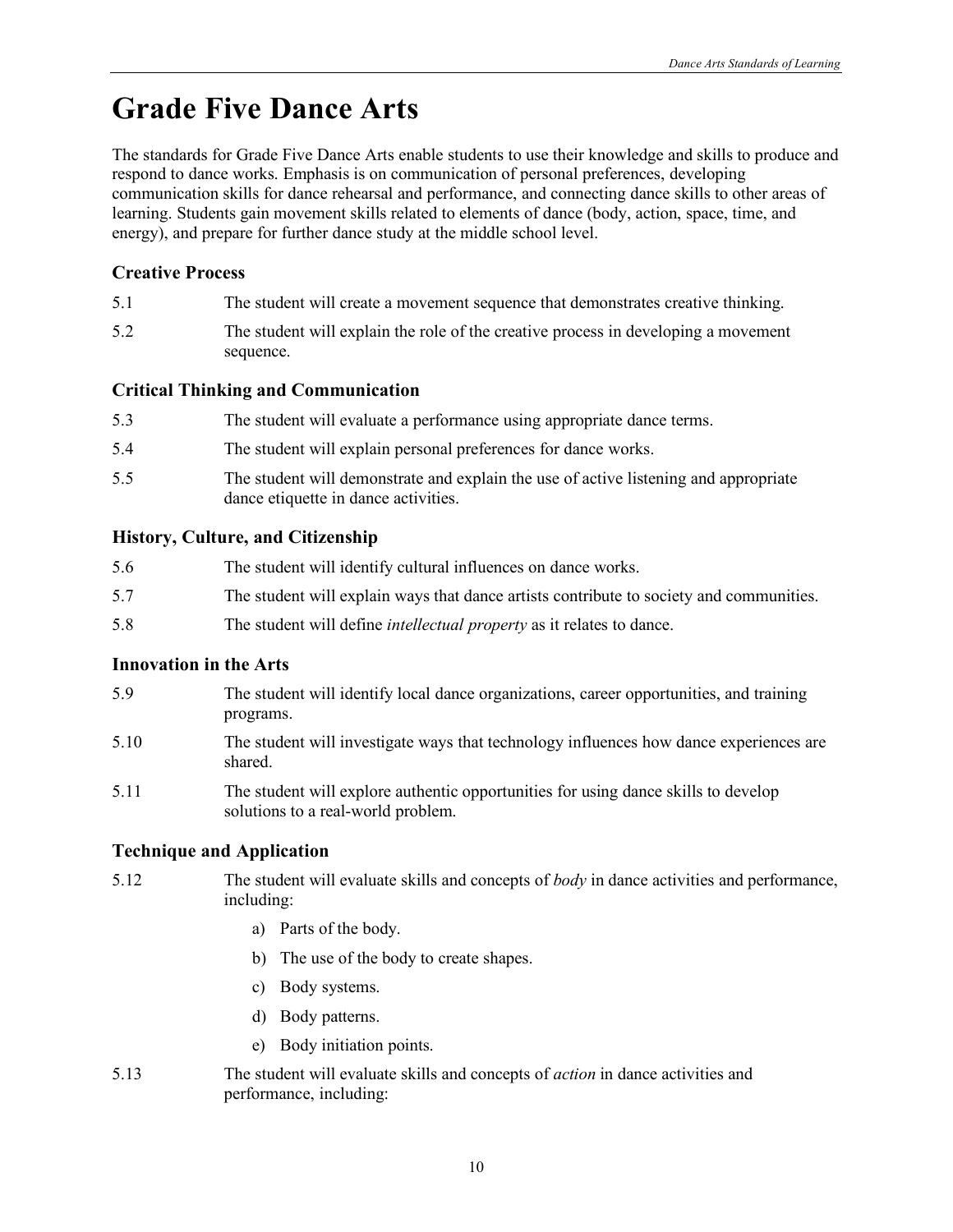- a) Locomotor movements.
- b) Non-locomotor movements.
- 5.14 The student will evaluate skills and concepts of *space* in dance activities and performance, including:
	- a) Personal space.
	- b) General space.
	- c) Negative space.
	- d) Size.
	- e) Levels.
	- f) Stage directions/place.
	- g) Pathways.
	- h) Directions.
	- i) Orientations/facings.
	- j) Relationships.

#### 5.15 The student will evaluate skills and concepts of *time* in dance activities and performance, including:

- a) Tempos.
- b) Rhythms.
- c) Timing relationships (e.g., before, after, unison).
- 5.16 The student will evaluate skills and concepts of *energy* in dance activities and performance, including:
	- a) Movement flow.
	- b) Weight.
	- c) Quality.
- 5.17 The student will apply safety procedures in dance spaces.
- 5.18 The student will demonstrate stylistic actions and choices in the creation and performance of movement phrases in various spaces.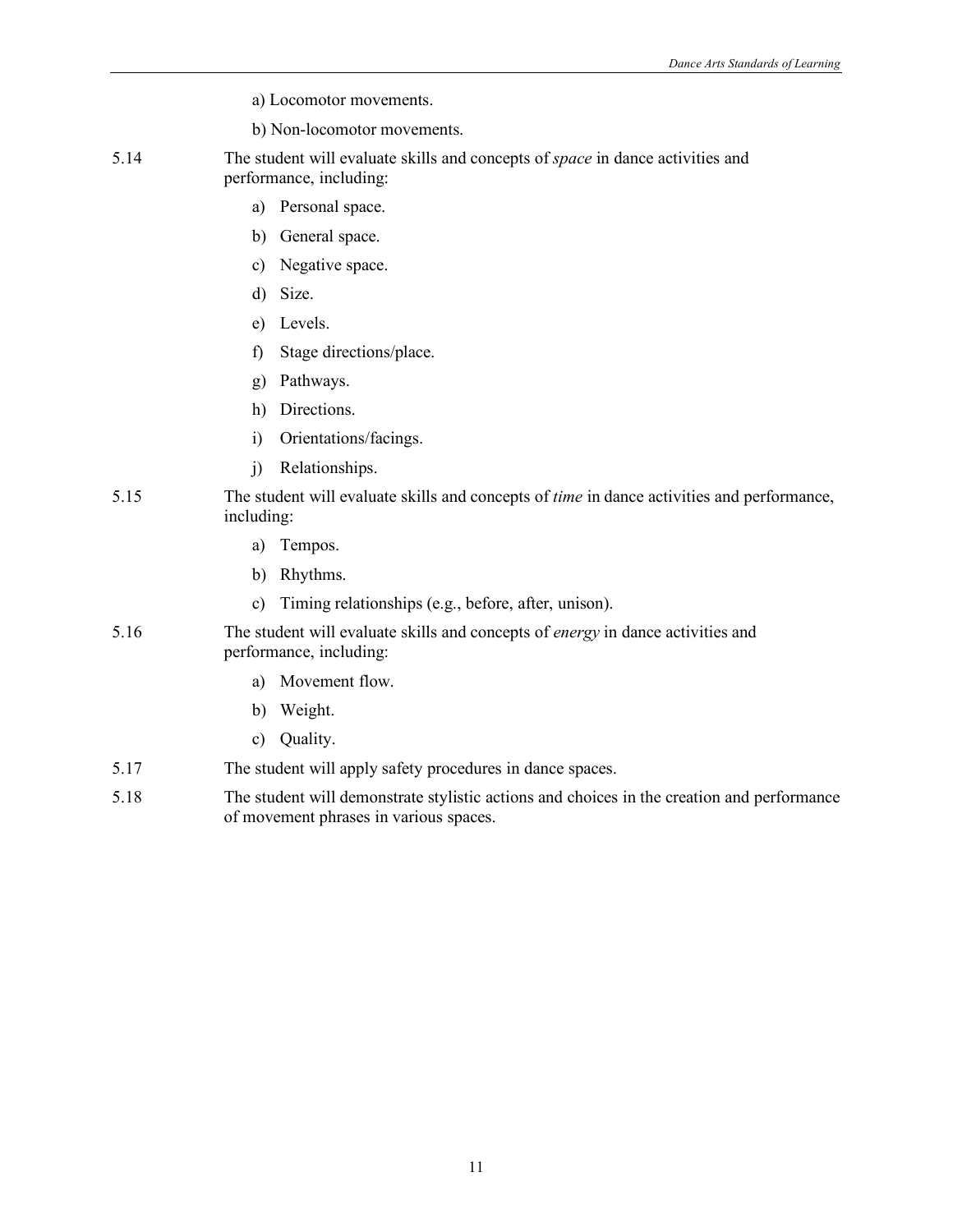# **Grade Six Dance Arts**

The standards for Grade Six Dance Arts allow students to experience dance as an art form that will help them develop critical thinking skills, discipline, collaboration, creativity, and physical skills that facilitate the safe execution of dance movement. Students enrich their views of themselves, their community, and a variety of cultures through the study of historical and cultural influences of dance. The standards prepare students for further dance study and nurtures a lifelong engagement with dance as an expressive and accessible art form.

#### **Creative Process**

- 6.1 The student will develop personal movement sequences using improvisational skills.
- 6.2 The student will apply a creative process to develop dance works.
	- a) Develop questions for personal inquiry of dance.
	- b) Collaborate to develop ideas and solutions for dance.

#### **Critical Thinking and Communication**

6.3 The student will analyze, interpret, and evaluate dance works.

- a) Describe personal work and the work of others in regard to technique, choreography, style, composition, and performance using dance vocabulary.
- b) Develop and apply criteria to evaluate personal work and the work of others using dance vocabulary.
- 6.4 The student will describe how dance can evoke sensory, emotional, and intellectual responses.
- 6.5 The student will identify appropriate performer and audience etiquette for a variety of settings or dance experiences.

#### **History, Culture, and Citizenship**

| 6.6 | The student will explore historical and cultural influences of dance.                                                                          |
|-----|------------------------------------------------------------------------------------------------------------------------------------------------|
|     | Identify similarities and differences in dance styles from various historical<br>a)<br>periods.                                                |
|     | b) Compare and contrast observable elements (e.g., body, action, space, time,<br>energy) that characterize the dance arts of various cultures. |
| 6.7 | The student will identify and explore the functions of dance, including the use of dang                                                        |

- 6.7 The student will identify and explore the functions of dance, including the use of dance as a form of expression, communication, ceremony, and entertainment.
- 6.8 The student will describe the concept of copyright and relate it to dance.

#### **Innovation in the Arts**

- 6.9 The student will identify various dance professions.
- 6.10 The student will identify and explore innovations in dance.
- 6.11 The student will analyze characteristics of dance that are related to music, theatre, and visual arts.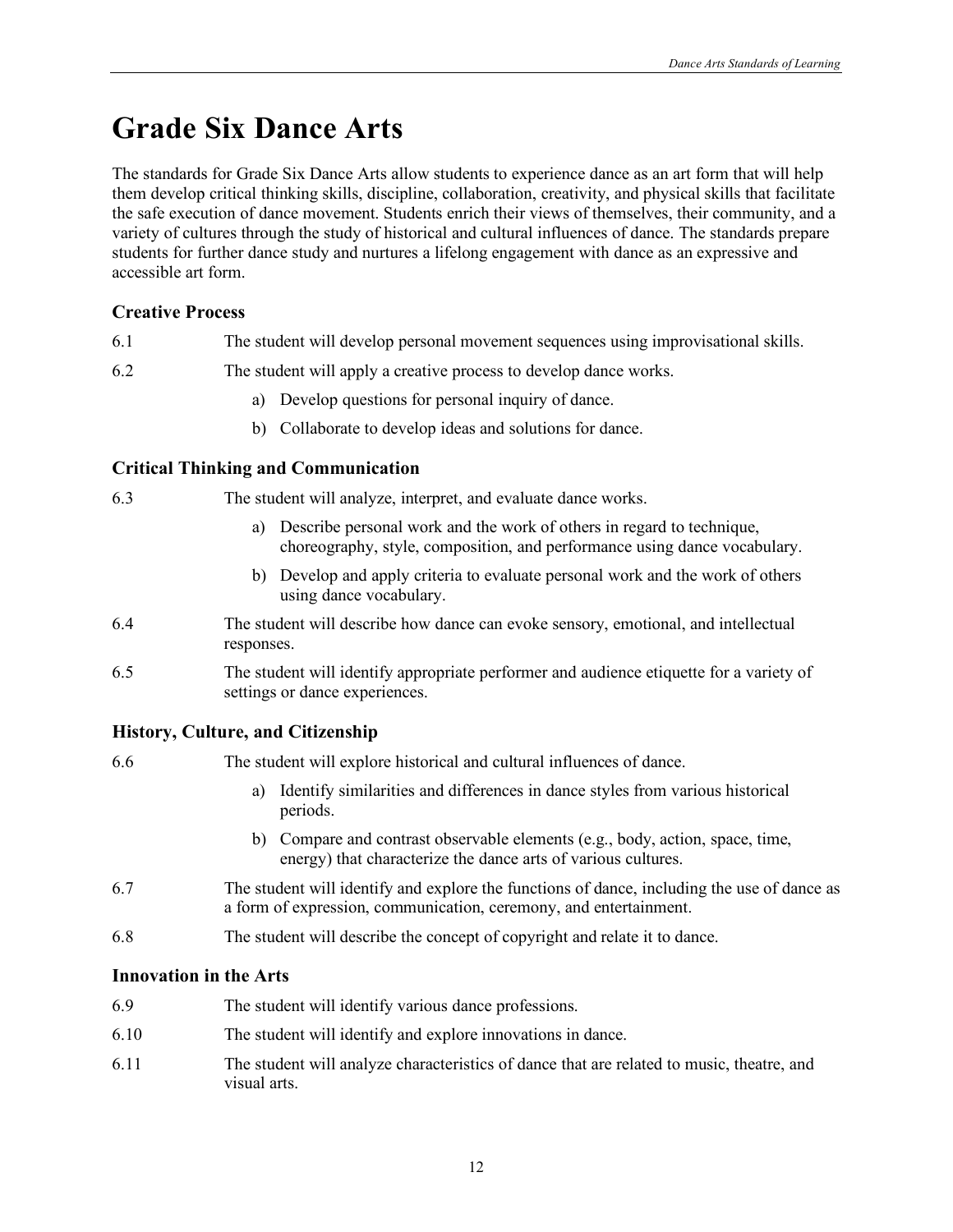- 6.12 The student will identify and apply best practices for dance safety and injury prevention, including the following:
	- a) Safety procedures in all dance settings and facilities.
	- b) Fundamental training practices (e.g., warm-up, cool-down, safe stretching techniques).
	- c) Performance practices that promote safe technique for injury prevention.
	- d) Nutrition and hydration.
	- e) Appropriate dance attire.
- 6.13 The student will identify and practice elements of dance in short choreographic sequences, including but not limited to body, energy, action, space, and time.
- 6.14 The student will identify movement skills and kinesthetic awareness.
	- a) Correct alignment while performing axial movements, including bending, twisting, swinging, and stretching.
	- b) Correct alignment while performing basic locomotor sequences, including walking, running, hopping, jumping, leaping, galloping, skipping, and sliding.
	- c) Dance technique skills, including but not limited to, alignment, endurance, strength, range of motion, coordination, and balance.
- 6.15 The student will identify movement techniques of a variety of dance styles.
- 6.16 The student will identify performance skills, including but not limited to, dynamics, rhythmic acuity, and musicality.
- 6.17 The student will identify and explore various production activities, including but not limited to publicity, running crew, costume crew, and strike.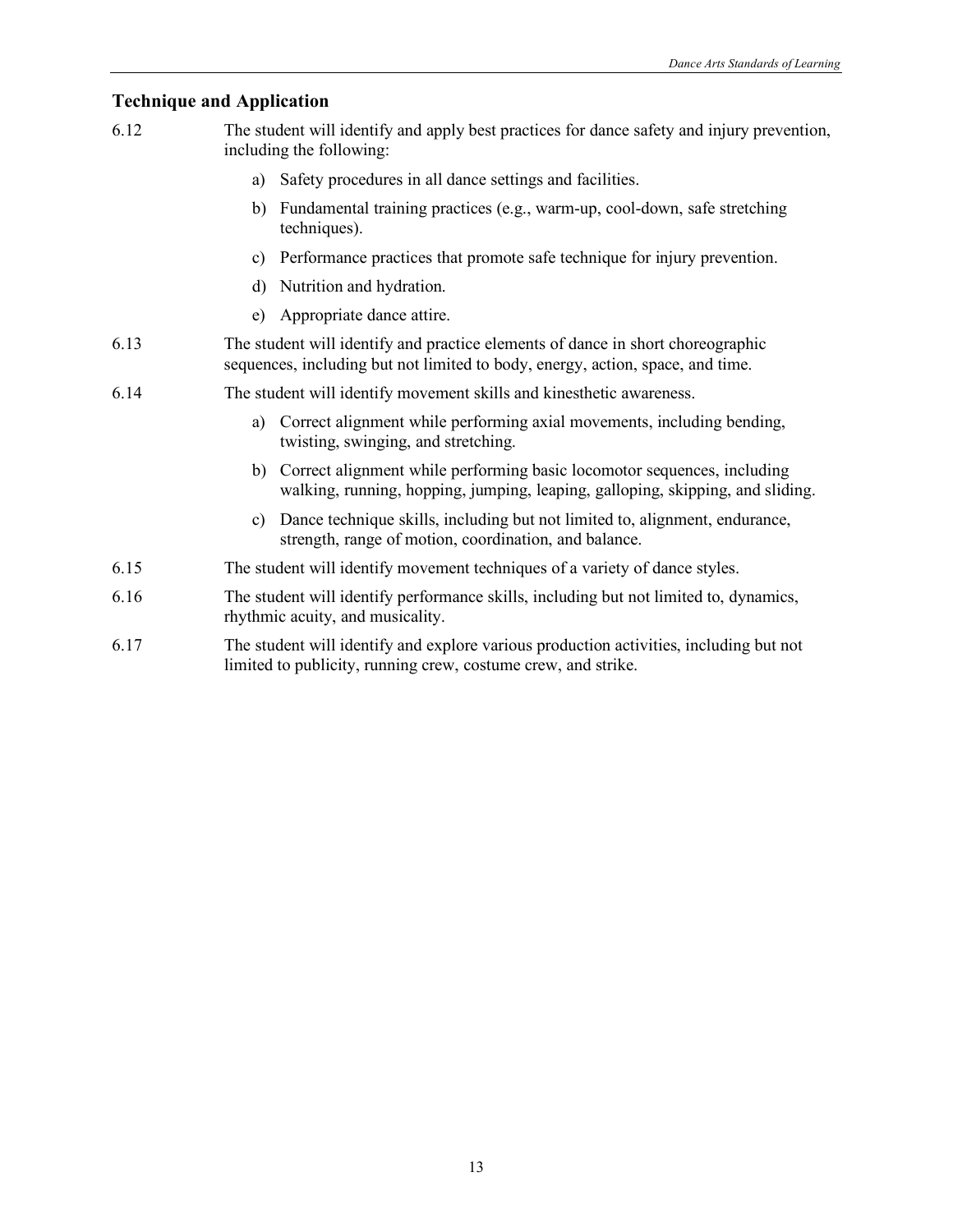# **Grade Seven Dance Arts**

The standards for Grade Seven Dance Arts continue the investigation of a creative process for dance. Students develop critical inquiry skills and expand their vocabulary as they identify meaning and artistic intent in dance works. Students develop an increased awareness of their relationship to dance and explore career pathways for dance. Students refine movement and performance skills while exploring a variety of dance styles.

### **Creative Process**

- 7.1 The student will formulate artistic choices in dance activities and performance.
- 7.2 The student will apply a creative process to develop dance works.
	- a) Brainstorm, solve problems, and collaborate in the development of movement sequences.
	- b) Devise, refine, and present movement sequences.

#### **Critical Thinking and Communication**

#### 7.3 The student will analyze, interpret, and evaluate dance works.

- a) Describe dance performances, using appropriate dance vocabulary.
- b) Interpret meaning and artistic intent in dance works.
- c) Critique performances using a designated criteria and dance vocabulary.
- 7.4 The student will describe how personal experiences influence responses to dance.
- 7.5 The student will identify rehearsal and performance etiquette.

#### **History, Culture, and Citizenship**

- 7.6 The student will compare and contrast styles of dance of various time periods and cultural influences.
- 7.7 The student will examine ways that dance contributes to communities and society.
- 7.8 The student will identify and apply digital citizenship skills as they relate to dance inquiry, performance, and sharing.

#### **Innovation in the Arts**

- 7.9 The student will compare and contrast various dance career pathways in relation to career preparation.
- 7.10 The student will investigate the use and impact of digital media in dance performances.
- 7.11 The student will investigate ways that other fine arts and fields of knowledge are integrated in dance arts.

- 7.12 The student will describe and apply best practices for dance safety and injury prevention, including the following:
	- a) Safety procedures in all dance settings and facilities.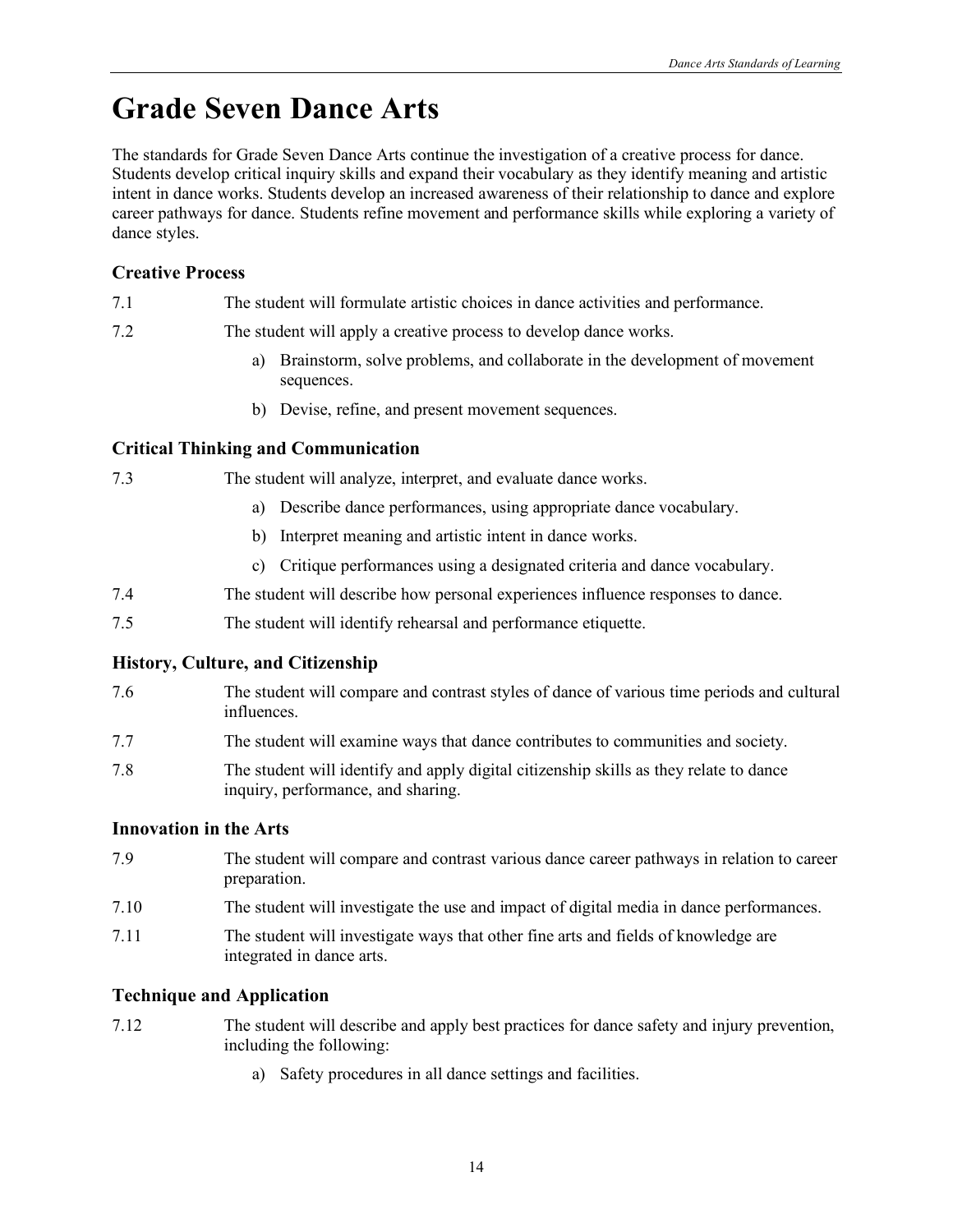- b) Fundamental training practices (e.g., warm-up, cool-down, safe stretching techniques).
- c) Correct alignment for injury prevention.
- d) Nutrition and hydration.
- e) Appropriate dance attire.
- 7.13 The student will develop and perform short choreographic sequences that manipulate body, action, space, time, and energy.
- 7.14 The student will describe and apply movement skills and kinesthetic awareness.
	- a) Correct alignment while performing static and dynamic movement.
	- b) Dance technique skills, including strength, flexibility, coordination, balance, and endurance, in response to visual and vocal prompts.
- 7.15 The student will perform simple movement phrases of a variety of dance styles.
- 7.16 The student will describe performance skills, including but not limited to dynamics, rhythmic acuity, and musicality.
- 7.17 The student will describe and explore various production activities, including but not limited to publicity, running crew, costume crew, sound, lighting, and strike.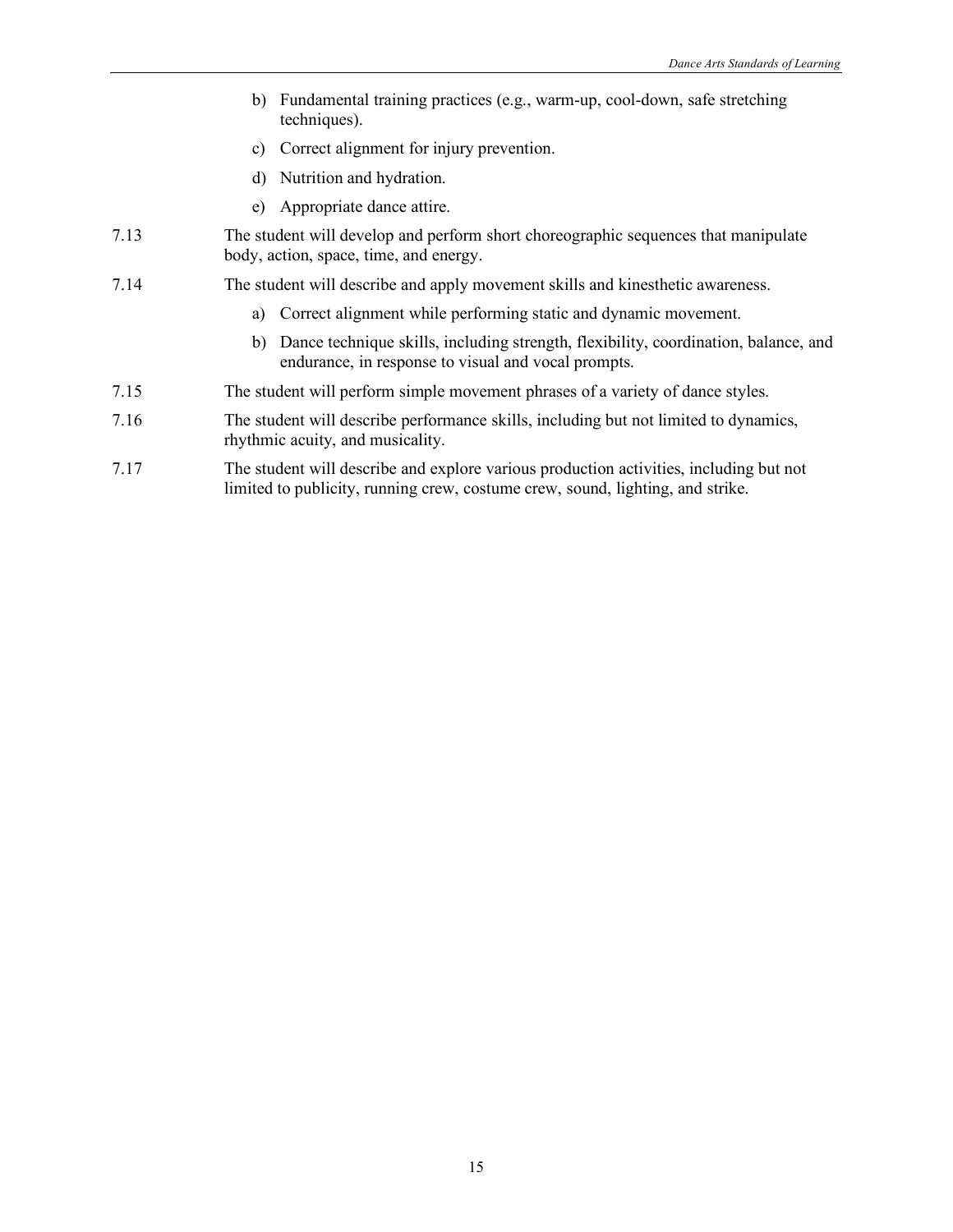# **Grade Eight Dance Arts**

The standards for Grade Eight Dance Arts focus on the application and synthesis of previously learned concepts and more complex technical skills as students manipulate elements of dance (body, action, space, time, and energy) using a creative process. Students make conscious choices to communicate meaning and artistic intent. They conduct independent inquiry of a dance topic of personal interest and reflect on their growth and learning. Students develop skills for the continued study of dance at the high school level.

### **Creative Process**

- 8.1 The student will collaborate to create and perform short movement sequences that use unison as a compositional form.
- 8.2 The student will apply steps of a creative process to develop and refine dance works.
	- a) Research a dance topic of personal interest.
	- b) Reflect on and document growth and learning of dance skills and content.

#### **Critical Thinking and Communication**

8.3 The student will analyze, interpret, and evaluate dance works.

- a) Compare and contrast dance works using appropriate dance vocabulary.
- b) Develop a shared criterion for the critique of dance works.
- 8.4 The student will explain a personal response to dance works.
- 8.5 The student will describe rehearsal, backstage, and performance etiquette.

#### **History, Culture, and Citizenship**

- 8.6 The student will identify social, cultural, and historical influences on dance.
- 8.7 The student will identify dance resources in the community and the Commonwealth, including but not limited to dance studios, dance performance venues, and performances.
- 8.8 The student will describe and apply digital citizenship skills as they relate to dance research, performance, and sharing.

#### **Innovation in the Arts**

- 8.9 The student will investigate connections between dance skills and college, career, and workplace skills.
- 8.10 The student will explore the use of digital media in the creation and production of dance works.
- 8.11 The student will cultivate connections between dance and other fields of study.

- 8.12 The student will explain and apply best practices for dance safety and injury prevention, including the following:
	- a) Safety procedures in all dance settings and facilities.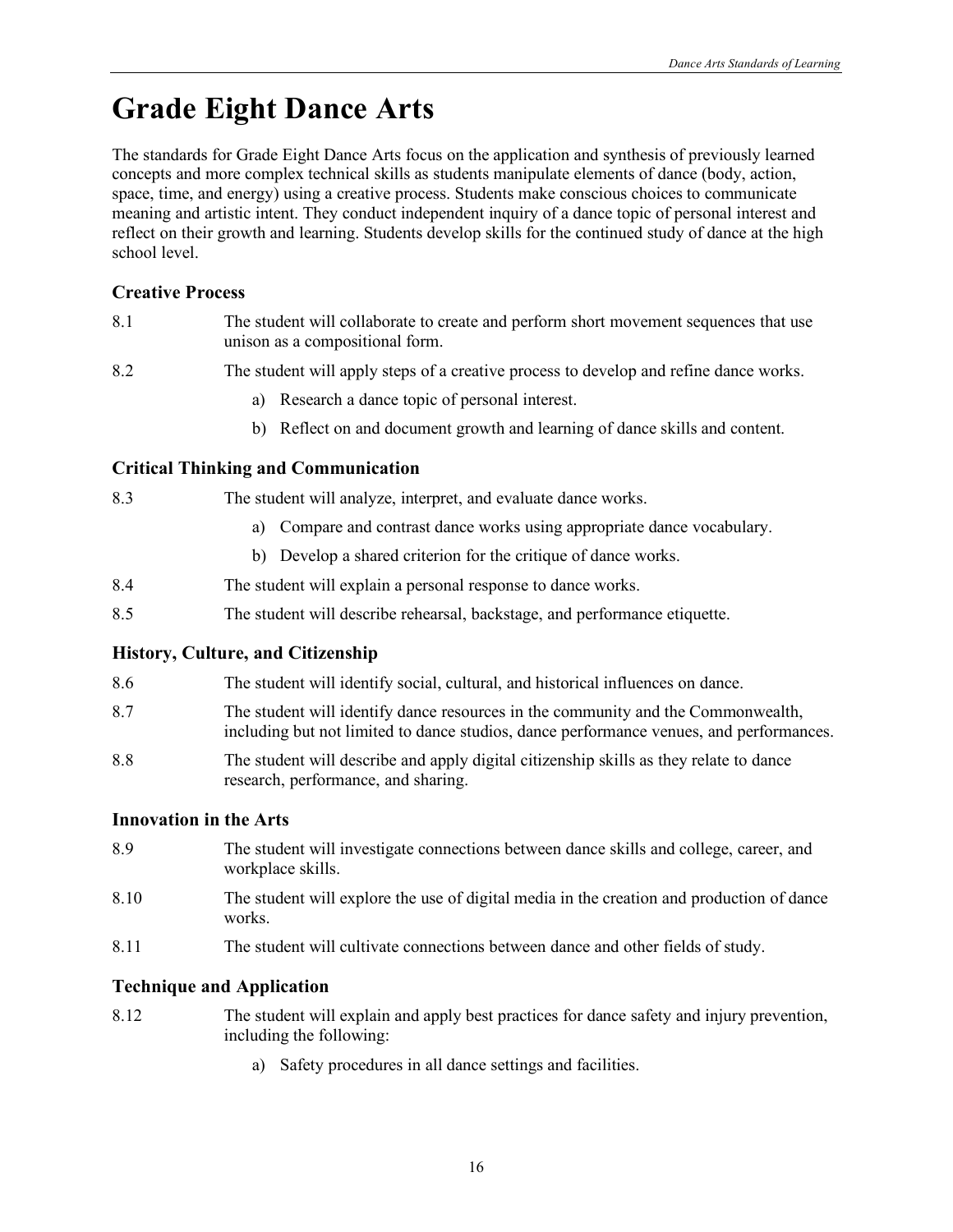- b) Fundamental training practices (e.g., warm-up, cool-down, safe stretching techniques).
- c) Correct alignment for injury prevention.
- d) Nutrition and hydration.
- e) Appropriate dance attire.
- 8.13 The student will create and perform choreographic sequences that manipulate body, energy, action, space, and time.
- 8.14 The student will explain and apply movement skills and kinesthetic awareness.
	- a) Correct alignment while performing static and dynamic movement.
	- b) Dance technique skills, including strength, flexibility, coordination, balance, and endurance, in response to visual and vocal prompts.
- 8.15 The student will perform movement phrases of a variety of dance styles.
- 8.16 The student will explain and apply performance skills, including but not limited to dynamics, rhythmic acuity, and musicality.
- 8.17 The student will explain and explore various production activities, including but not limited to publicity, running crew, costume crew, sound, lighting, and strike.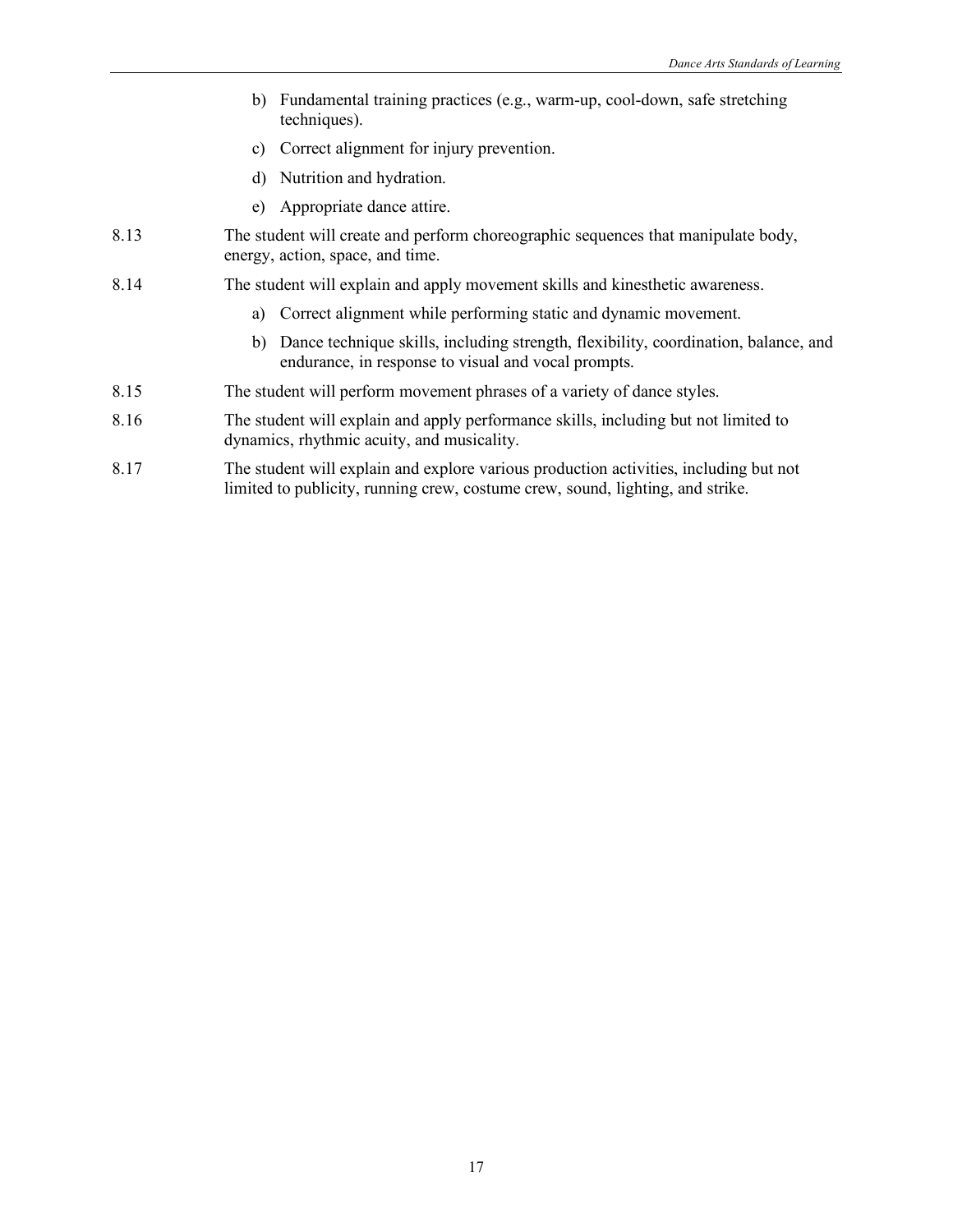# **Dance I**

The standards for Dance I provide students with a survey of dance arts. Emphasis is placed on physical and creative skill development and opportunities to experience and engage in dance performance. Historical and cultural studies expand students' understanding of dance as a vital contribution to society while helping them develop cognitive foundations from which to evaluate dance. Students become familiar with the various dance-related professions as well as collaboration and communication skills for dance rehearsal, performance, and production.

## **Creative Process**

| DI.1 | The student will develop movement invention and improvisation skills, including the use<br>of movement to express emotion, narrative content, and/or the relationship of dance to<br>music. |
|------|---------------------------------------------------------------------------------------------------------------------------------------------------------------------------------------------|
| DI.2 | The student will apply a creative process to develop and refine dance works.                                                                                                                |
|      | Identify systems and methods for recording and documenting dance (e.g.,<br>a)<br>Labanotation, digital recording, written notes).                                                           |
|      | b) Use constructive criticism as a form of feedback.                                                                                                                                        |
|      | Utilize research, feedback, and critique to refine dance works.<br>C)                                                                                                                       |
|      | <b>Critical Thinking and Communication</b>                                                                                                                                                  |
| DI.3 | The student will analyze, interpret, and evaluate dance.                                                                                                                                    |
|      | Identify distinguishing features of dance forms belonging to past and present<br>a)<br>world cultures, styles, periods, and artists.                                                        |
|      | b) Describe and interpret aspects of dance works using dance vocabulary.<br>Identify components and purposes of dance critiques.<br>c)                                                      |
| DI.4 | The student will describe sensory, emotional, and intellectual responses evoked by<br>choreography and production elements within live and recorded dance performances.                     |
| DI.5 | The student will identify communication and collaboration skills needed as an audience<br>member and as a dancer in class, rehearsal, and performance.                                      |
|      | <b>History, Culture, and Citizenship</b>                                                                                                                                                    |
| DI.6 | The student will examine historical and cultural influences of dance.                                                                                                                       |
|      | Examine the development of dance, identifying periods and styles of dance.<br>a)                                                                                                            |
|      | Explain how dance reflects history and culture.<br>b)                                                                                                                                       |
| DI.7 | The student will describe the value of dance to communities.                                                                                                                                |
| DI.8 | The student will describe the concept of intellectual property and identify examples of<br>artistic ownership.                                                                              |
|      | <b>Innovation in the Arts</b>                                                                                                                                                               |
| DI.9 | The student will investigate various dance-related professions, including those of studio<br>personnel, production personnel, and collaborating artists.                                    |

DI.10 The student will identify and explore technological developments and contemporary media in dance performance and production.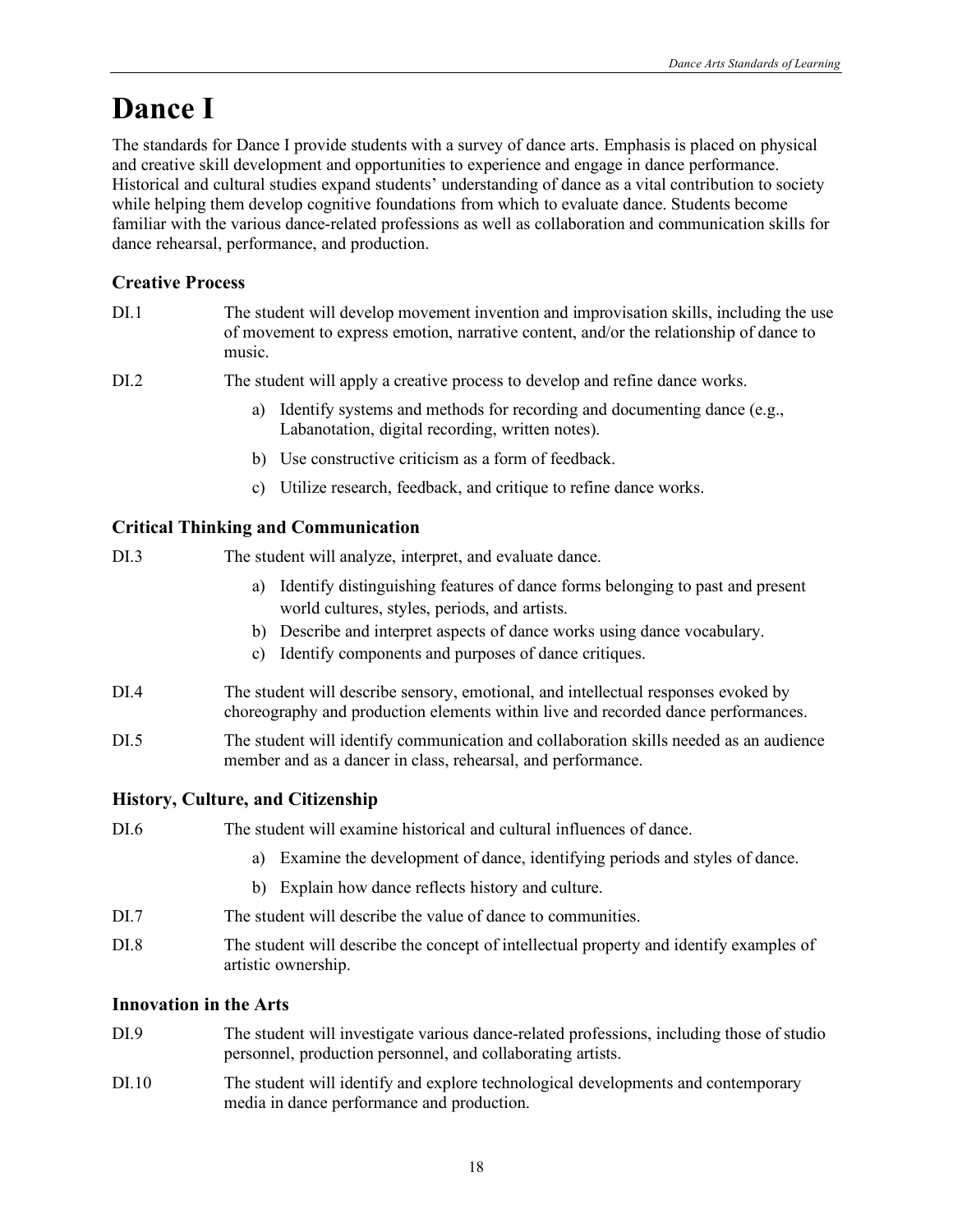DI.11 The student will incorporate other art forms to enhance dance performance.

- DI.12 The student will apply best practices for dance safety and injury prevention, including the following:
	- a) Identify and use safety procedures in all dance settings and facilities.
	- b) Demonstrate fundamental training practices (e.g., warm-up, cool-down, safe stretching techniques, nutrition, hydration).
	- c) Identify the relationship between incorrect execution of physical skills and dance injuries.
	- d) Identify appropriate dance attire for rehearsal and performance.
- DI.13 The student will collaboratively create and perform short choreographic studies that manipulate the elements of body, energy, action, space, and time to communicate choreographic intent.
- D1.14 The student will identify and develop personal movement skills and kinesthetic awareness.
	- a) Identify and demonstrate correct alignment while performing static and dynamic movement.
	- b) Develop dance technique skills including strength, flexibility, coordination, balance, and endurance, in response to visual and vocal prompts.
- DI.15 The student will perform extended movement sequences of a variety of dance styles.
- DI.16 The student will demonstrate a range of performance skills including rhythmic and movement accuracy.
- DI.17 The student will collaborate in various production activities (e.g., publicity, house management, costume crew, lighting crew, running crew, strike and cleanup).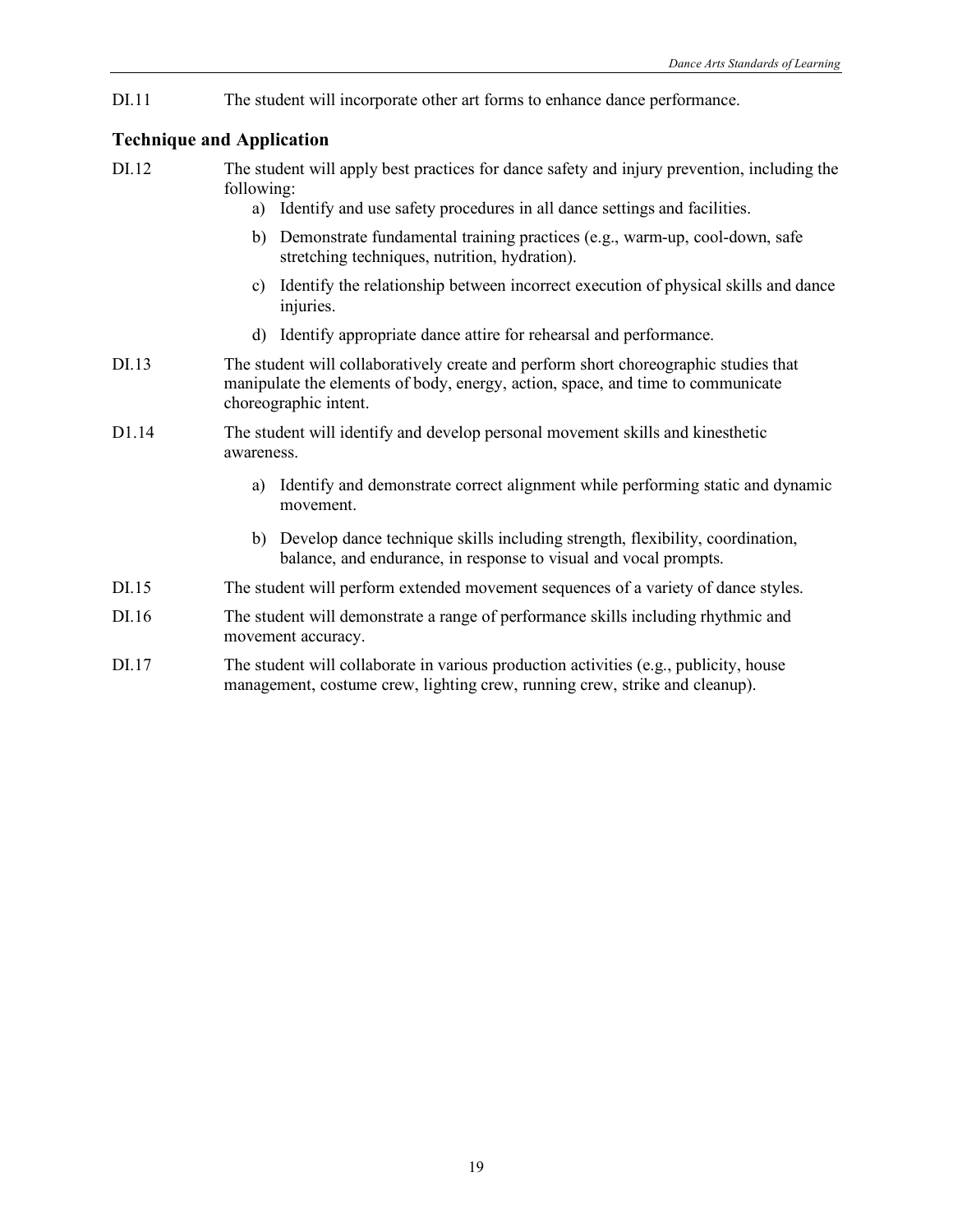# **Dance II**

The standards for Dance II help students integrate and build upon the concepts learned and skills acquired in Dance I. Students develop additional performance and production skills while increasing their range of physical skills through disciplined study of dance technique. Dance improvisation and composition studies expand students' creativity and choreographic craftsmanship. Students develop communicative, interpretive, and evaluative skills by responding to and analyzing a variety of dance experiences. Through historical and cultural studies, students expand their understanding of the variety of ways that people can engage with and respond to dance works. Students explore and define the role of personal experiences in the development of artistic choices. Students have the opportunity to explore a career within the dance profession focusing on the education, preparation, and workplace skills required of that career.

### **Creative Process**

DII.1 The student will apply creative thinking to dance.

- a) Demonstrate solo and group improvisations in response to a variety of environments and props.
- b) Use improvisational skills to extend the length of set movement phrases.

#### DII.2 The student will apply a creative process to develop and refine dance works.

- a) Document personal growth in dance technique.
- b) Accept and provide constructive criticism as a form of feedback.

### **Critical Thinking and Communication**

- a) Explain criteria and artistic choices that affect dance quality and choreographic intent.
- b) Use dance critique to evaluate a performance using dance arts vocabulary.
- DII.4 The student will describe how personal experience, culture, and current events shape personal preferences and responses to dance.
- DII.5 The student will model appropriate communication and collaboration skills in all dancerelated settings.

#### **History, Culture, and Citizenship**

- DII.6 The student will understand historical and cultural influences of dance.
	- a) Identify a variety of artists who contributed to the development of a dance style.
	- b) The student will investigate cultural influences of a variety of dance styles.
- DII.7 The student will identify ways to engage the school and community in dance performances.
- DII.8 The student will explain intellectual property as it pertains to dance performance, including grand rights for use of music and artistic ownership of choreography.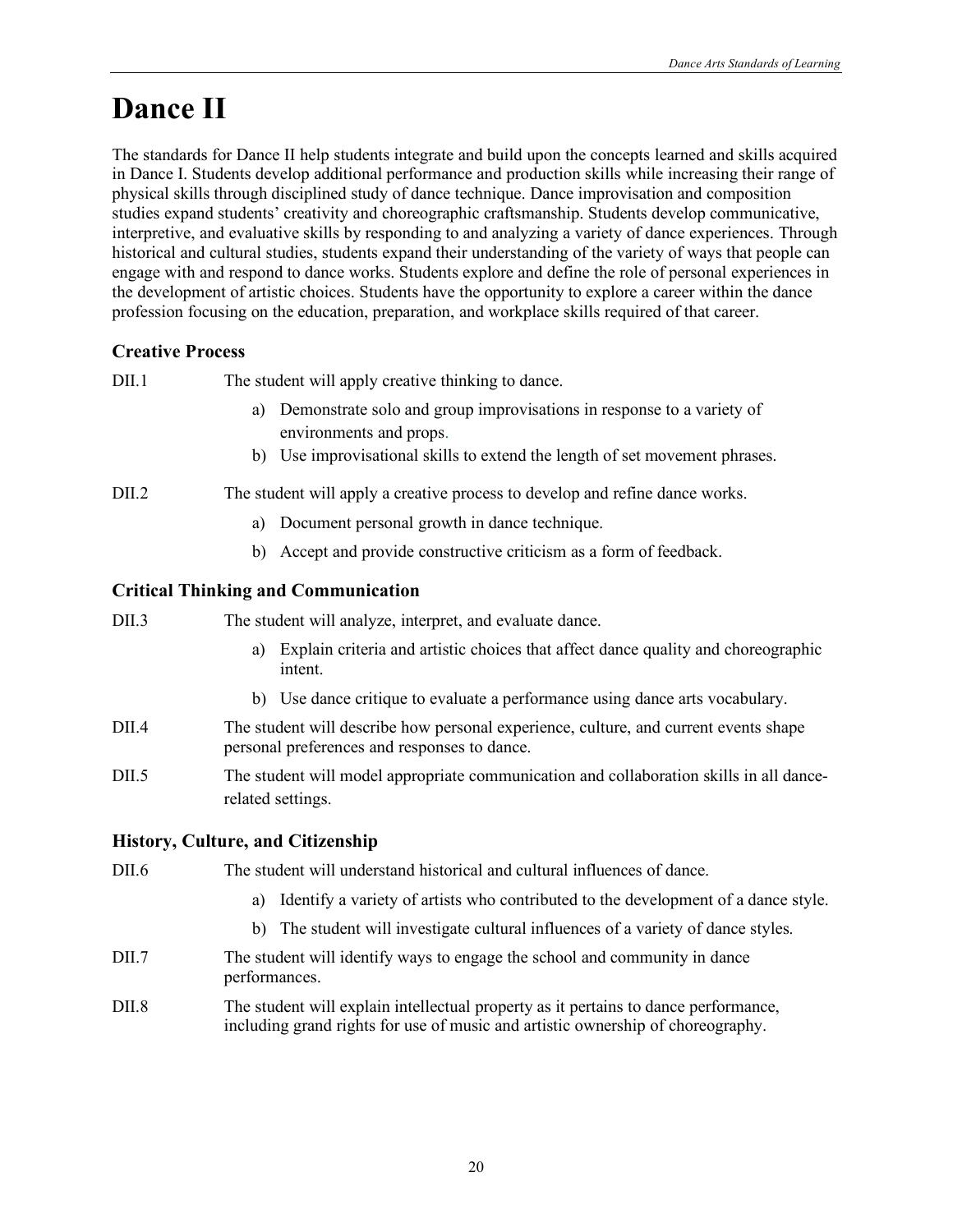#### **Innovation in the Arts**

- DII.9 The student will investigate a personally selected career within the dance profession, focusing on the required workplace skills, education, and preparation.
- DII.10 The student will examine the impact of contemporary media on the creation and documentation of dance.
- DII.11 The student will identify and explain ways in which other art forms and technology contribute to dance performance.

- DII.12 The student will apply best practices for dance safety and injury prevention, including the following:
	- a) Describe and use safety procedures in all dance settings and facilities.
	- b) Identify the impact of physical structure and health and wellness choices on performance and injury prevention.
	- c) Differentiate between correct and incorrect body alignment while performing complex movement sequences.
	- d) Describe the importance of appropriate nutrition and hydration for dance safety.
	- e) Describe appropriate dance attire for rehearsal and performance.
- DII.13 The student will choreograph solo, duet, or trio performances.
	- a) Manipulate the elements of dance including, but not limited to body, energy, action, space, and time to communicate choreographic intent.
	- b) Demonstrate elements of composition and choreographic devices.
	- c) Use a variety of compositional structures.
- DII.14 The student will identify and refine personal movement skills and kinesthetic awareness.
	- a) Differentiate between static and dynamic alignment while performing complex movement sequences.
	- b) Develop dance technique skills through kinesthetic awareness and selfevaluation.
- DII.15 The student will perform a variety of complex movement phrases that employ a variety of movement elements and stylistic qualities.
- DII.16 The student will demonstrate a range of performance skills, including dynamics, rhythmic acuity, musicality, technical execution, and the realization of choreographic intent in performance.
- DII.17 The student will fulfill the responsibilities of a production role (e.g., those of choreographer, costume designer, stage manager, house manager, public relations), identifying the responsibilities that lead to effective execution of the role.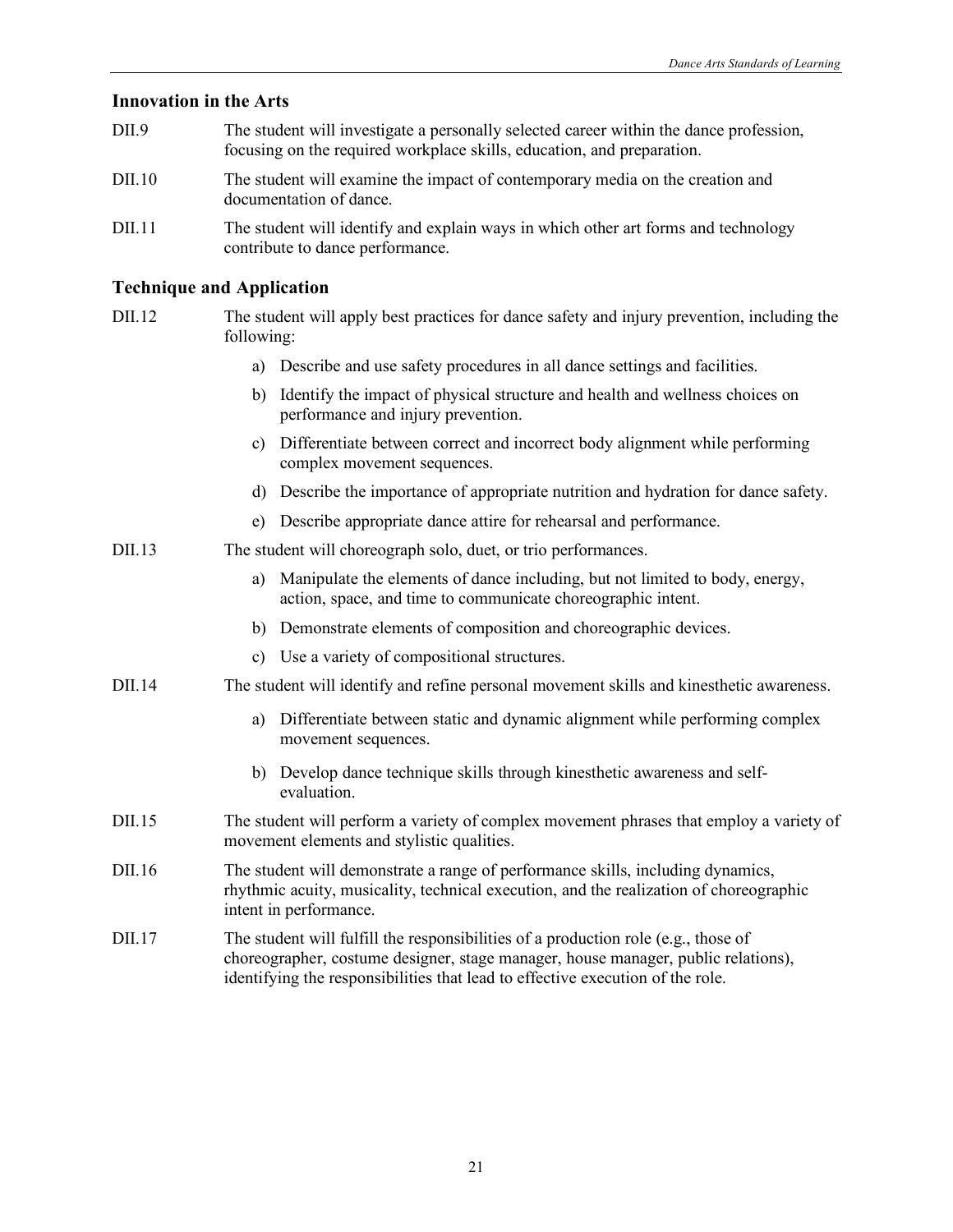# **Dance III**

The standards for Dance III help students extend technical and performance skills, apply choreographic concepts, and understand dance as an art form through self-evaluation and reflective-thinking processes. Students develop leadership skills by assuming greater responsibility for defined roles in production preparations. Communicative, interpretive, and evaluative skills are refined as students examine cultural and historical influences of dance styles and performance. While developing awareness of the diversity that exists within the art form, students analyze personal preferences and criteria for evaluating the dance arts.

### **Creative Process**

DIII.1 The student will apply creative thinking to develop dance works.

- a) Collaborate to formulate and execute improvisational frameworks.
- b) Improvise movement phrases to convey personal artistic intent.

DIII.2 The student will apply a creative process to develop and refine dance works.

- a) Develop ideas for choreography and performance through research of dance topics of personal interest.
- b) Demonstrate self-evaluation and reflective thinking to improve dance technique, choreography, and performance.
- c) Document the creative process and personal dance works to demonstrate growth over time.

#### **Critical Thinking and Communication**

- DIII.3 The student will analyze, interpret, and evaluate dance.
	- a) Compare the criteria that affect quality in contrasting dance styles.
	- b) Analyze and evaluate artistic choices in composition and performance, using dance vocabulary.
- DIII.4 The student will analyze and explain how personal experience and culture can affect the interpretation and evaluation of dance.
- DIII.5 The student will identify appropriate communication skills for audition experiences.

#### **History, Culture, and Citizenship**

DIII.6 The student will understand historical and cultural perspectives of dance.

- a) Compare and contrast a variety of dance trends from a variety of time periods and cultures.
- b) Investigate the use of dance as social commentary.
- c) Recognize and examine how historical and cultural perspectives shape audience preferences and responses.
- DIII.7 The student will identify and examine opportunities for arts advocacy in the community.

DIII.8 The student will examine and explain the process for securing permission to use copyrighted music for dance.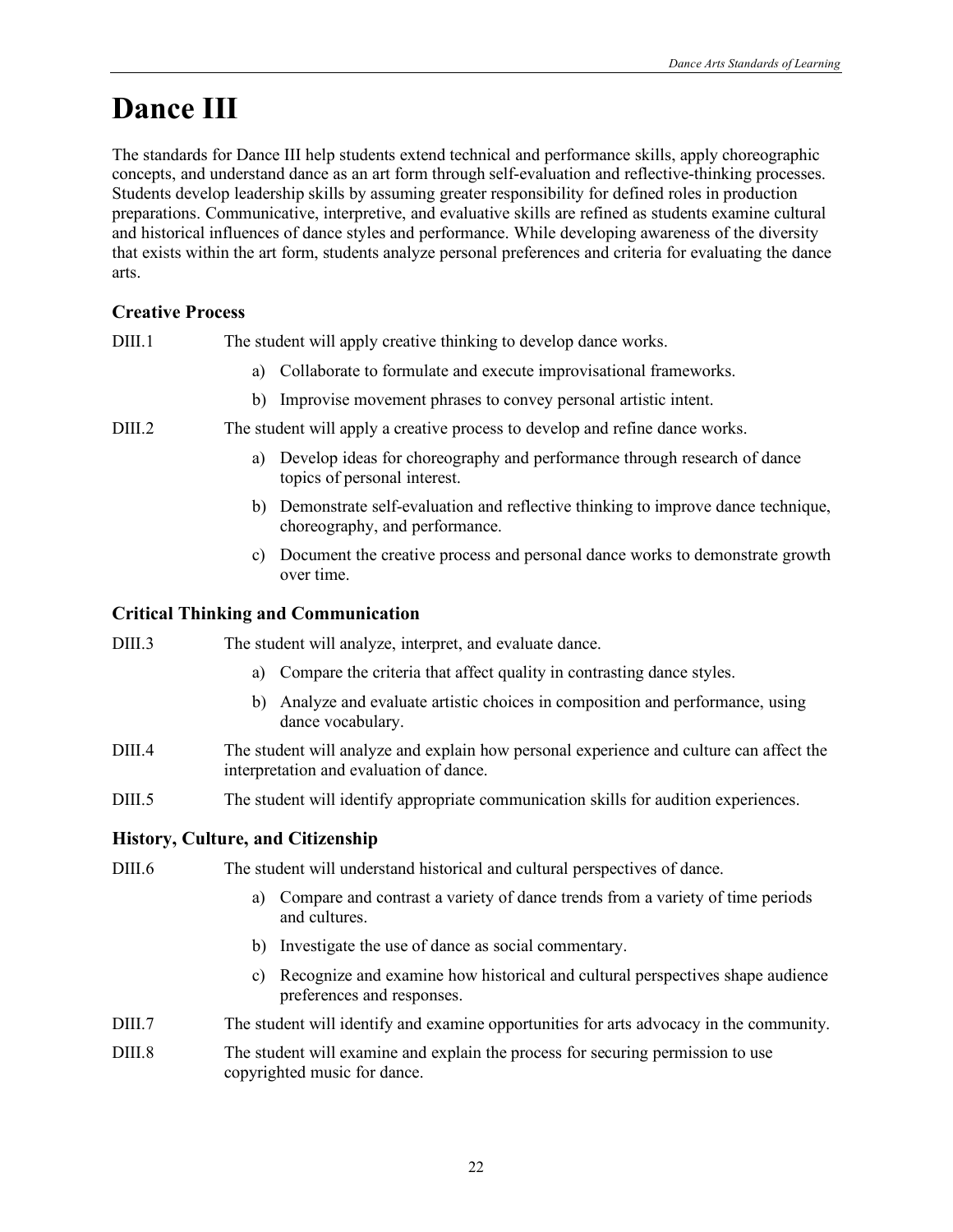#### **Innovation in the Arts**

- DIII.9 The student will investigate a career that serves the dance profession, such as musician, health professional, dance educator, or dance scholar, focusing on required skills, education, and preparation.
- DIII.10 The student will explore new resources and tools to innovate areas of dance performance and production.
- DIII.11 The student will identify and cultivate cross-curricular connections with dance.

#### **Technique and Application**

- DIII.12 The student will apply best practices for dance safety and injury prevention, including the following:
	- a) Explain and use safety procedures in all dance settings and facilities.
	- b) Maintain correct static and dynamic alignment while performing complex movement sequences.
	- c) Explain the importance of appropriate nutrition and hydration for dance safety.
	- d) Explain appropriate dance attire for rehearsal and performance.

#### DIII.13 The student will choreograph a small group dance.

- a) Demonstrate manipulation and development of movement phrases.
- b) Employ a variety of compositional elements.
- c) Use an identifiable compositional form.
- DIII.14 The student will expand dance technique and movement vocabulary through study of partnering skills, including weight-sharing, counter-balance, and lifting principles.
- DIII.15 The student will construct and perform short movement sequences in a variety of dance styles.
- DIII.16 The student will evaluate and identify personal strengths and weaknesses of dance technique and performance.
- DIII.17 The student will fulfill a production role (e.g., costume designer, sound designer, lighting designer, stage manager, house manager, public relations manager) that involves leadership and/or design responsibilities.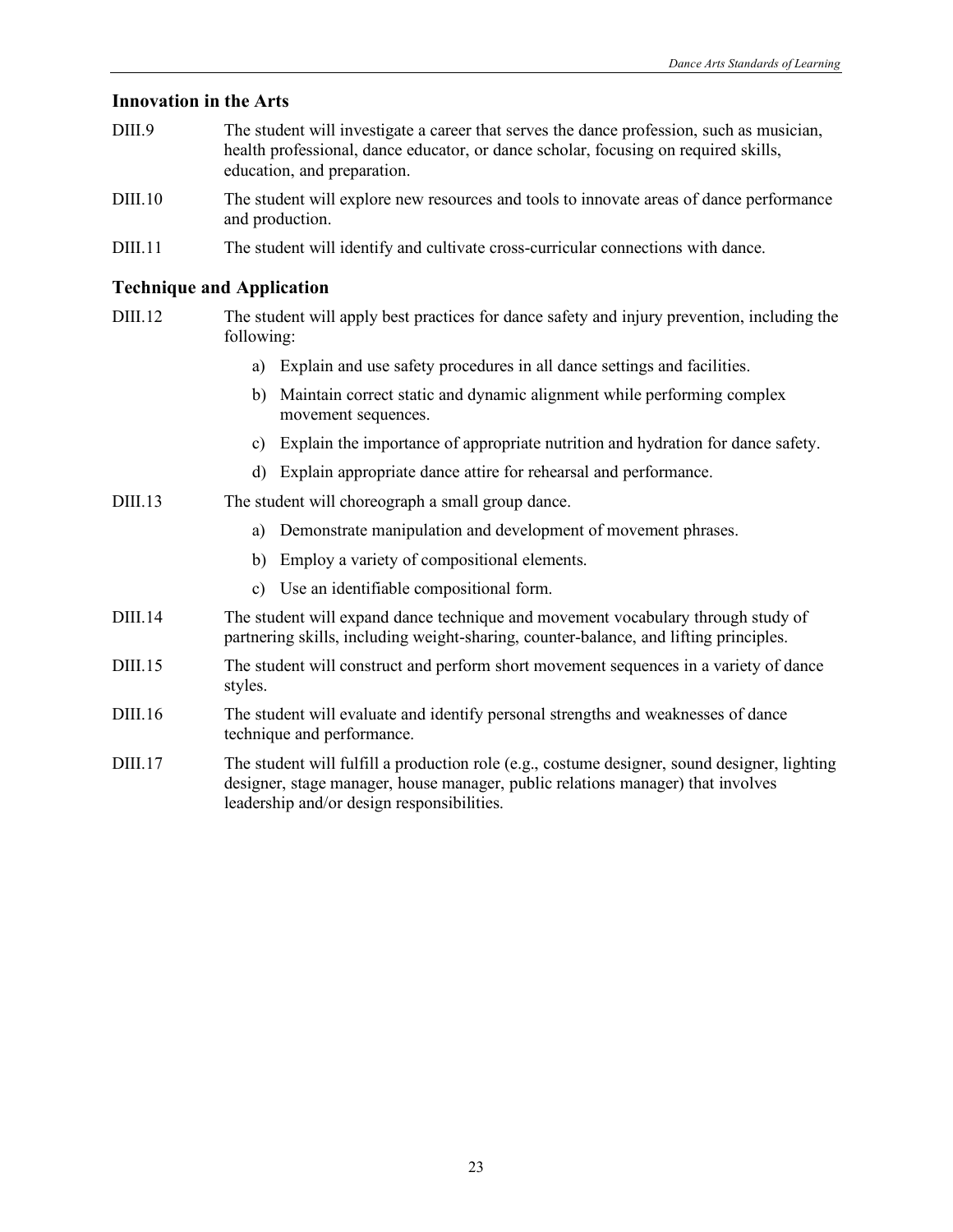# **Dance IV**

The standards for Dance IV help students develop independent thinking, personal responsibility, and leadership while continuing to refine dance skills in performance and choreography. Students synthesize technique and composition skills in the creation of movement sequences. Advanced level composition and production skills are applied. Communicative, analytical, and evaluative skills are employed as students examine and respond to contemporary issues in the dance field, articulate personal responses, and defend their artistic choices and perspectives. Students develop personal portfolios to represent their creative work and career preparation.

### **Creative Process**

- DIV.1 The student will create and perform an improvisational work based on a personally selected narrative.
- DIV.2 The student will apply a creative process for dance.
	- a) Refine personal vision and voice in dance.
	- b) Synthesize research and artistic ideas to create dance compositions.
	- c) Employ a system of documentation to record and preserve choreographed work to demonstrate growth over time.

### **Critical Thinking and Communication**

DIV.3 The student will analyze, interpret, and evaluate dance.

- a) Analyze a current trend in dance.
- b) Evaluate influences of dance performances as seen in contemporary media, including but not limited to film, television, and social media.
- c) Assess the effectiveness of a dance performance and suggest alternative artistic choices, describing the impact of such changes on the work.
- DIV.4 The student will explain and defend artistic choices.
- DIV.5 The student will model and refine communication and collaboration skills for all dance processes and performances.

#### **History, Culture, and Citizenship**

- DIV.6 The student will analyze and communicate historical and cultural influences on personal work.
- DIV.7 The student will investigate opportunities for lifelong engagement, leadership, and advocacy in dance.
- DIV.8 The student will model responsibility and integrity pertaining to technology and intellectual property.

### **Innovation in the Arts**

- DIV.9 The student will analyze and evaluate skills learned in dance class that apply to a variety of opportunities for the workplace, college, and career pathways.
- DIV.10 The student will analyze and use available emerging innovations and technologies in dance works.